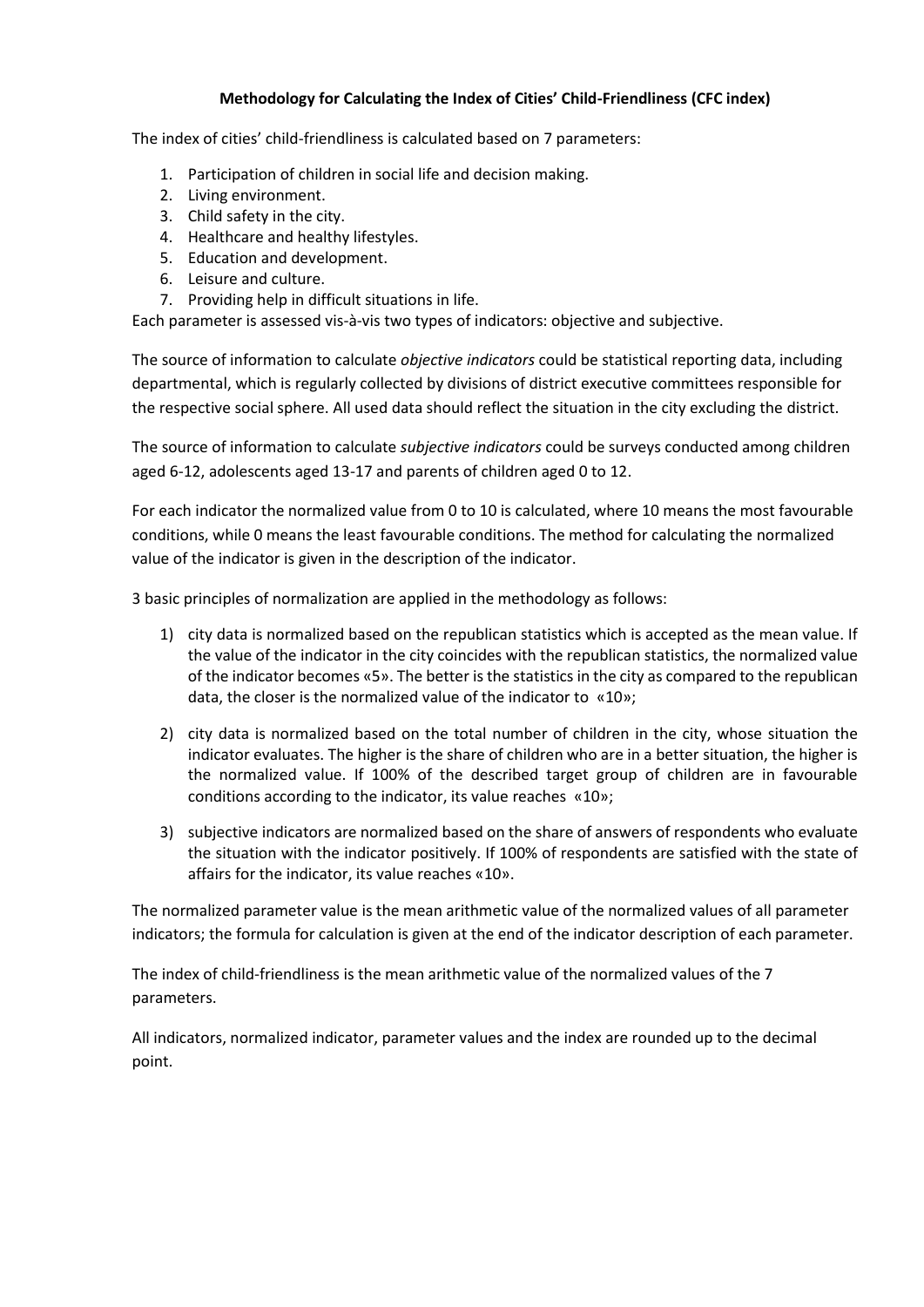### **Sampling for surveys**

| City            | Number of survey   | Number of survey    | Number of survey         | Requirements for the survey                                                                                                                                                                                                                                                                        |
|-----------------|--------------------|---------------------|--------------------------|----------------------------------------------------------------------------------------------------------------------------------------------------------------------------------------------------------------------------------------------------------------------------------------------------|
| category        | respondents among  | respondents among   | respondents among the    |                                                                                                                                                                                                                                                                                                    |
|                 | children aged 6-12 | children aged 13-17 | parents of children aged |                                                                                                                                                                                                                                                                                                    |
|                 |                    |                     | $0 - 12$                 |                                                                                                                                                                                                                                                                                                    |
| Capital         | $200 \pm 20$       | $200 \pm 20$        | $200 \pm 20$             | - All districts represented;<br>least<br>20<br>education<br>At<br>establishments represented;<br>- Gender distribution for the surveys<br>among children is 50% ± 5%;<br>Distribution of parents with<br>children aged 0-6 versus children<br>aged 7-12 is 50% ± 5%                                |
| Oblast          | $150 \pm 15$       | $150 \pm 15$        | $150 \pm 15$             | - All districts of the city represented<br>(if any):<br>education<br>least<br>15<br>At<br>establishments represented;<br>- Gender distribution for the surveys<br>among children is $50\% \pm 5\%$ ;<br>Distribution of parents with<br>children aged 0-6 versus children<br>aged 7-12 is 50% ± 5% |
| <b>District</b> | $100 \pm 10$       | $100 \pm 10$        | $100 \pm 10$             | - At least 5 education establishments<br>represented;<br>- Gender distribution for the surveys<br>among children is 50% ± 5%;<br>Distribution of parents with<br>children aged 0-6 versus children<br>aged 7-12 is 50% ± 5%                                                                        |

#### Sampling for surveys depends on the city category and is done as follows:

Cities can decide to survey more respondents to get more accurate survey results.

The survey plan for each interviewer is drafted by the coordinator. Each interviewer must interview approximately the same number of boys and girls when conducting the survey of school children, and approximately the same number of men and women while conducting the parent survey.

- 1. Respondents for the survey are selected randomly.
- 2. Surveys are conducted at the campuses upon agreement with the management of an educational establishment.
- 3. To ensure that all students of an educational establishment are equally likely to become a respondent interviewers must conduct the survey at different times and in the places where they could meet students of different grades. The best option is conducting interviews at the entrance to the educational establishment.

If the school management suggest that interviewers ask their questions to the students in class, maximum 4 students from each form should be interviewed, and these are to be selected at random (for instance, by drawing lots, or, say, all students sitting at the third desk to the right are interviewed).

*It is absolutely prohibited to interview solely the children who are school activists.*

- 4. To ensure that all parents of children aged 0-12 are equally likely to become respondents, and that parents living in various parts of the city could be interviewed, the parent survey is better arranged by asking random passers-by in various parts of the city at busy street crossings and squares of the city. If the parent survey is organized at the entrance to/exit from educational establishments and pre-school facilities, it is needed to ensure the ratio of 50/50 respondentsinterviewed at educational establishments and pre-school facilities.
- 5. The interviewer can by no means interview his/her relatives or acquaintances, or teachers from the schools their children attend.

To ensure random sampling for the surveys of children aged 6-12 and 13-17, if the survey is conducted at the educational establishment, one could use the following methods for selecting respondents:

1. The interviewer selects respondents at the entrance and exit from an educational establishment.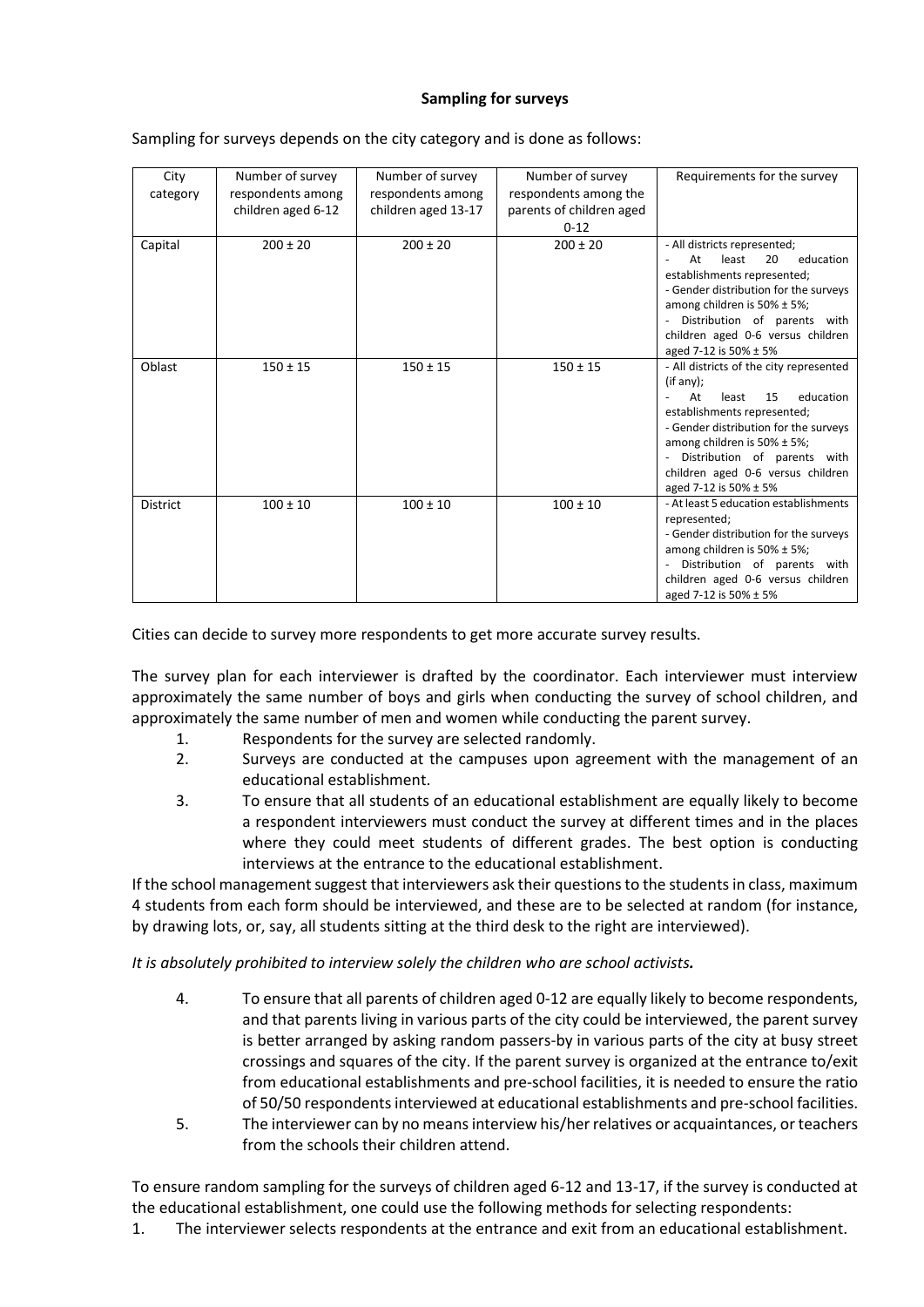- 2. Five or six forms are determined by drawing lots, two respondents of different sexes are invited from each of them; besides, lot drawing is also conducted in each selected class to select those who would participate in the survey among boys and girls.
- 3. Five or six forms are determined by drawing lots, and from these classes the respondents sitting at a certain desk at a class are invited, for example, respondent 1 sits in maths classes in the mid row at the second desk from the board to the left, and respondent 2 sits in maths classes in the left row at the first desk to the right.

When sampling the parents of children aged 0-12 one should remember to include into the survey the parents of preschool children.

To ensure the random sampling of the parents of children aged 0-12 one could use the following sampling methods:

- 1. Interviewing respondents in the streets, at the children's playgrounds or recreation areas.
- 2. Random interviewing of respondents before or after a general parents' meeting at the entrance to or exit from the educational establishment / preschool facility.

You should include the description of sampling procedure per each category of respondents into the 'Introduction' section of the State of the City's Children Report.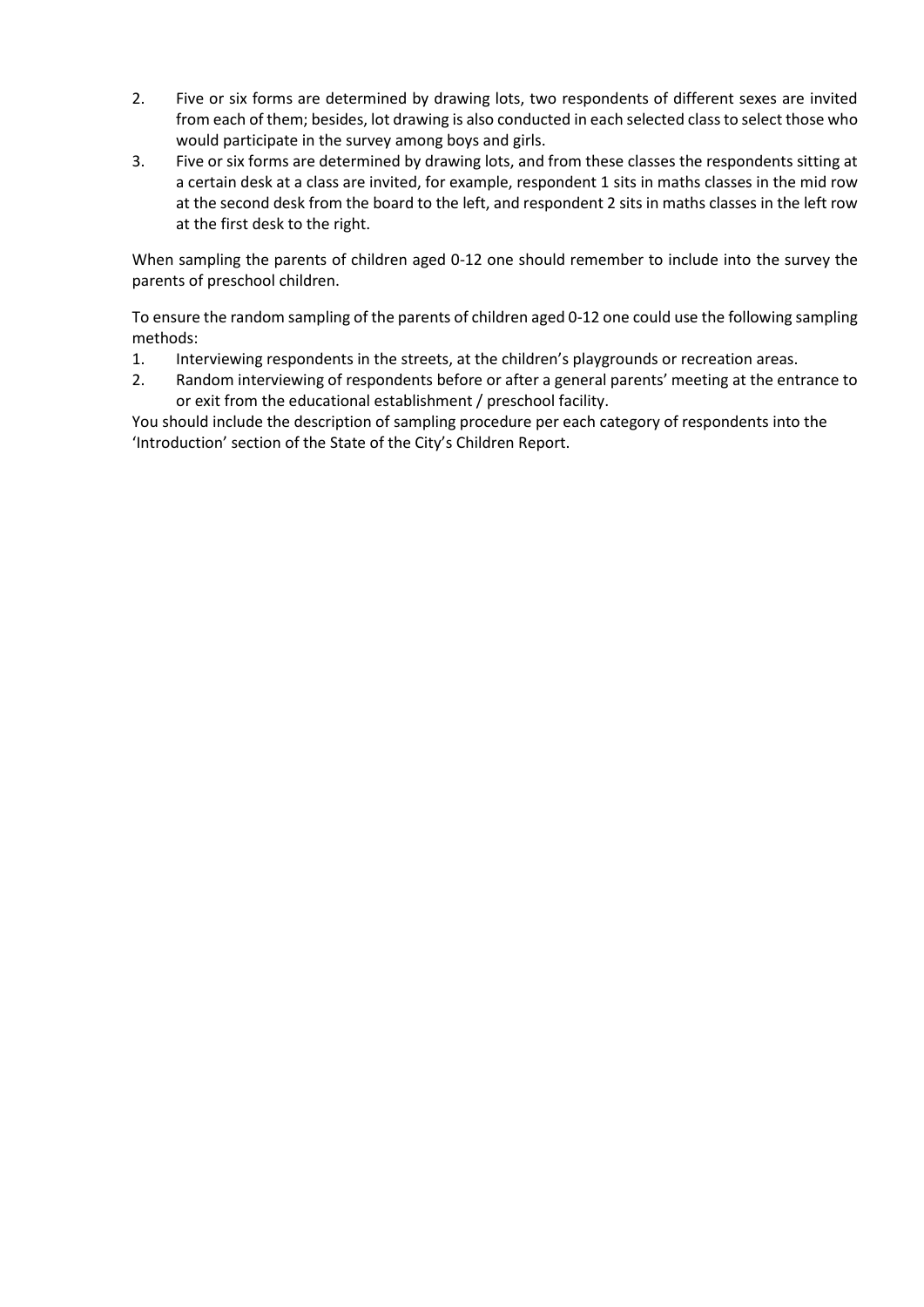#### **Description of indicators per parameter 1 'Participation of children in social life and decision making'**

Justification for the choice of indicators:

A child friendly city warrants the right of each young citizen to influence decision making on the matters affecting their lives and express their opinion on the city they want. Children must be aware of the process of city development, engaged into this process and see in practice that their opinions and experiences are respected, they are acknowledged as partners and individuals, as active citizens with equal rights.

| No.  | Indicator                | Type of    | Intended use of the          | collection<br>Data | Toolkit questions used to calculate the   | Indicator calculation method      | Calculating       |
|------|--------------------------|------------|------------------------------|--------------------|-------------------------------------------|-----------------------------------|-------------------|
|      |                          | indicator  | indicator                    | method             | indicator                                 |                                   | indicator         |
|      |                          |            |                              |                    |                                           |                                   | normalized value  |
| 1.1. | Proportion of children   | Subjective | The indicator is used to     | Surveys of         | The indicator is estimated based on the   | number<br>of<br>Numerator:        | $n_{1,1} = 10*k$  |
|      | aged 13-17 and parents   |            | measure progress in the      | children aged 13-  | answers to the question "Have you         | respondents of two surveys        |                   |
|      | who mentioned that they  |            | provision of information     | 17 and parents of  | received through mass media or            | who answered 'Yes'                |                   |
|      | received information     |            | to the children and their    | children aged 0-   | otherwise information about what          | Denominator:<br>number<br>of      |                   |
|      | about what decisions     |            | parents about what           | 12                 | decisions affecting children were taken   | respondents who participated      |                   |
|      | affecting children were  |            | decisions<br>affecting       |                    | in the city within the last 12 months?"   | in two surveys                    |                   |
|      | taken in the city during |            | children are taken at the    |                    | For answers the following scale is used:  | Indicator is calculated as: $k =$ |                   |
|      | the last 12 months       |            | city level                   |                    | yes; no; refuse to answer.                | numerator/denominator             |                   |
| 1.2. | Proportion of children   | Subjective | The indicator is used to     | Surveys of         | The indicator is estimated based on the   | Numerator:<br>number<br>of        | $n_{1,2} = 10$ *k |
|      | aged 13-17 and parents   |            | measure progress<br>in       | children aged 13-  | answers to the question:                  | respondents of two surveys        |                   |
|      | who mentioned that       |            | implementing                 | 17 and parents of  | "Have you participated within the last 12 | who answered 'Yes'                |                   |
|      | representatives of the   |            | consultations<br>with        | children aged 0-   | months in the discussion of any           | Denominator:<br>number<br>- of    |                   |
|      | government asked their   |            | children<br>and<br>their     | 12                 | questions related to children?" from the  | respondents who participated      |                   |
|      | opinion regarding the    |            | parents at the city level    |                    | questionnaire for children aged 13-17;    | in two surveys                    |                   |
|      | matters affecting        |            | on the matters affecting     |                    | "Have you participated within the last 12 | Indicator is calculated as: $k =$ |                   |
|      | children during the last |            | children                     |                    | months in the discussions initiated by    | numerator/denominator             |                   |
|      | 12 months                |            |                              |                    | the government of any problem             |                                   |                   |
|      |                          |            |                              |                    | situations related to children and/or     |                                   |                   |
|      |                          |            |                              |                    | ways to address them?" from the           |                                   |                   |
|      |                          |            |                              |                    | questionnaire for the parents of children |                                   |                   |
|      |                          |            |                              |                    | aged 0-12.                                |                                   |                   |
|      |                          |            |                              |                    | For answers the following scale is used:  |                                   |                   |
|      |                          |            |                              |                    | yes; no; refuse to answer.                |                                   |                   |
| 1.3. | Proportion of children   | Subjective | The indicator is used to     | Surveys of         | The indicator is estimated based on the   | number<br>Numerator:<br>of        | $n_{1,3} = 10*k$  |
|      | aged 13-17 who           |            | progress<br>measure<br>in    | children aged 13-  | answers to the question: "Have you        | respondents who answered          |                   |
|      | participated in the      |            | involving children into      | 17                 | participated in the preparation or        | 'Yes'                             |                   |
|      | preparation and conduct  |            | socially<br>beneficial       |                    | conduct of social events within the last  | Denominator:<br>number<br>- of    |                   |
|      | of social events within  |            | activities at the city level |                    | 12 months?" For answers the following     | respondents who participated      |                   |
|      | the last 12 months       |            |                              |                    | scale is used: yes; no; refuse to answer. | in the survey                     |                   |
|      |                          |            |                              |                    |                                           | Indicator is calculated as: $k =$ |                   |
|      |                          |            |                              |                    |                                           | numerator/denominator             |                   |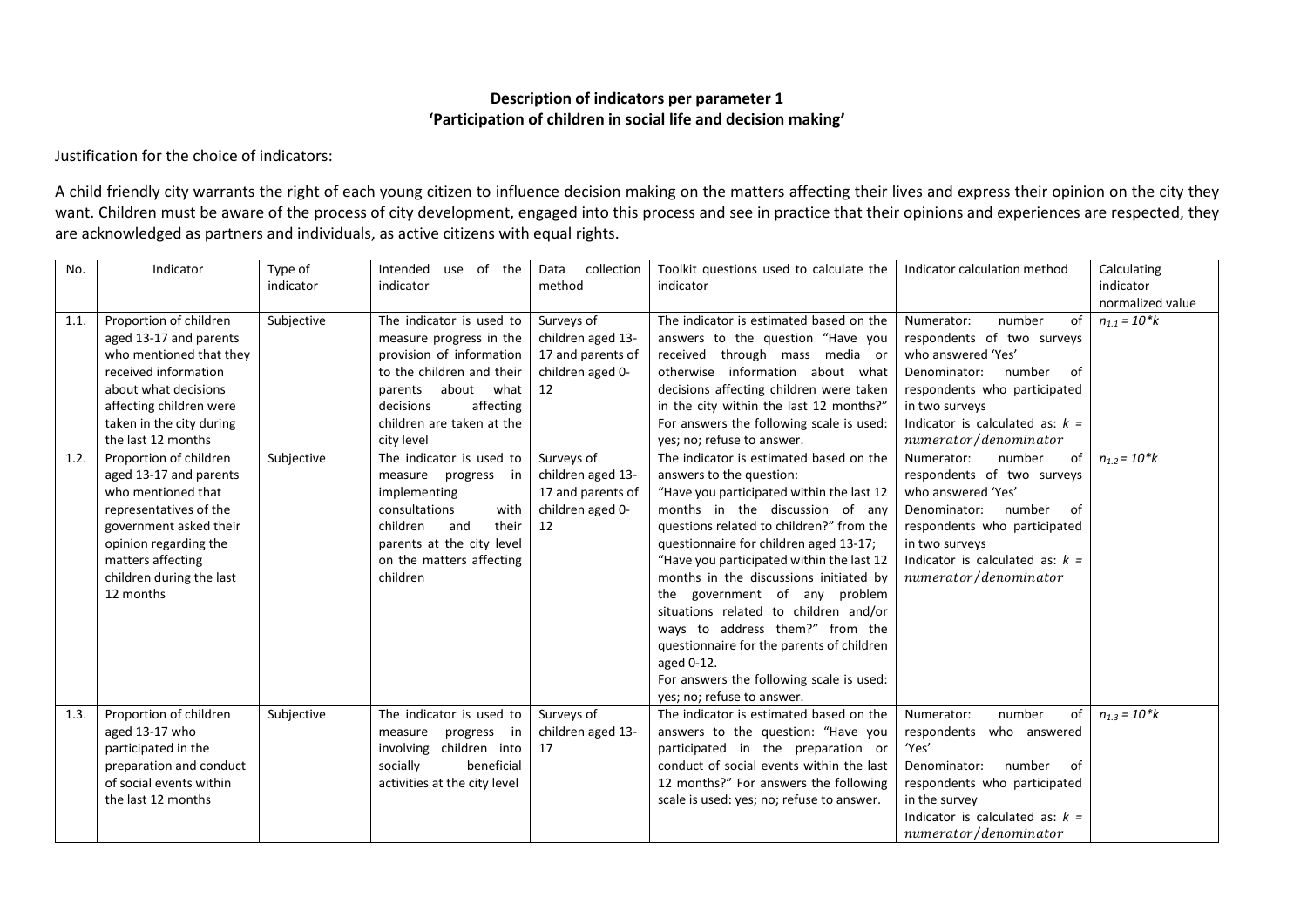| 1.4. | Proportion of children       | Subjective | The indicator is used to   | Surveys of        | The indicator is estimated based on the     | number<br>of<br>Numerator:        | $n_{1.4} = 10$ *k  |
|------|------------------------------|------------|----------------------------|-------------------|---------------------------------------------|-----------------------------------|--------------------|
|      | aged 13-17 who               |            | measure progress in        | children aged 13- | answers to the question: "Have you          | respondents<br>who answered       |                    |
|      | participated in the          |            | children's<br>empowering   | 17                | participated in the election of school or   | 'Yes'                             |                    |
|      | election of self-            |            | participation<br>in self-  |                   | city self-government within the last 12     | number<br>Denominator:<br>- of    |                    |
|      | government at the            |            | government bodies at       |                   | months?" For answers the following          | respondents who participated      |                    |
|      | school or city level, as     |            | the level of school, city, |                   | scale is used: yes; no; refuse to answer    | in the survey                     |                    |
|      | well as in the election of   |            | children's or<br>youth     |                   |                                             | Indicator is calculated as: $k =$ |                    |
|      | the management of            |            | organization               |                   |                                             | numerator/denominator             |                    |
|      | children's and youth         |            |                            |                   |                                             |                                   |                    |
|      | organizations within the     |            |                            |                   |                                             |                                   |                    |
|      | last 12 months               |            |                            |                   |                                             |                                   |                    |
| 1.5. | Degree of satisfaction of    | Subjective | The indicator is used to   | Surveys of        | The indicator is estimated based on the     | Numerator: $4^*a + 3^*b + 2^*c +$ | $n_{1.5} = k/4*10$ |
|      | children aged 13-17 with     |            | measure the quality of     | children aged 13- | answers to the question:                    | $1 * d + 0 * e$ , where a is the  |                    |
|      | participation in public life |            | children's and their       | 17 and parents of | "Is it true that you are satisfied with how | number of respondents of two      |                    |
|      | and decision making, as      |            | parents' participation in  | children aged 0-  | you are engaged in decision making on       | who<br>surveys<br>answered        |                    |
|      | well as degree of            |            | decision making at the     | 12                | the issues affecting your interests?" of    | 'absolutely true', b - number of  |                    |
|      | satisfaction of parents      |            | city level on the matters  |                   | the questionnaire for children aged 13-     | respondents who answered          |                    |
|      | with involvement in the      |            | concerning the interests   |                   | 17;                                         | 'more true than false', c -       |                    |
|      | discussion of issues         |            | of children                |                   | "Is it true that you like how the city      | number of respondents who         |                    |
|      | affecting children           |            |                            |                   | government engages you into decision        | answered 'true and false to the   |                    |
|      |                              |            |                            |                   | making on the issues concerning the         | same extent', d - number of       |                    |
|      |                              |            |                            |                   | interests of your children?" from the       | respondents who answered          |                    |
|      |                              |            |                            |                   | questionnaire for the parents of children   | 'more false than true', e -       |                    |
|      |                              |            |                            |                   | aged 0-12.                                  | number of respondents who         |                    |
|      |                              |            |                            |                   | For answers the following scale is used:    | answered "absolutely false"       |                    |
|      |                              |            |                            |                   | $4$ – absolutely true, $3$ – more true than | Denominator: number<br>of         |                    |
|      |                              |            |                            |                   | false, $2 - true$ and false to the same     | respondents who participated      |                    |
|      |                              |            |                            |                   | extent, $1$ – more false than true, $0$ –   | in two surveys                    |                    |
|      |                              |            |                            |                   | absolutely false                            | Indicator is calculated as: $k =$ |                    |
|      |                              |            |                            |                   |                                             | numerator/denominator             |                    |

*P1 = (n1.1. + n1.2. + n1.3. + n1.4. + n1.5.) / 5*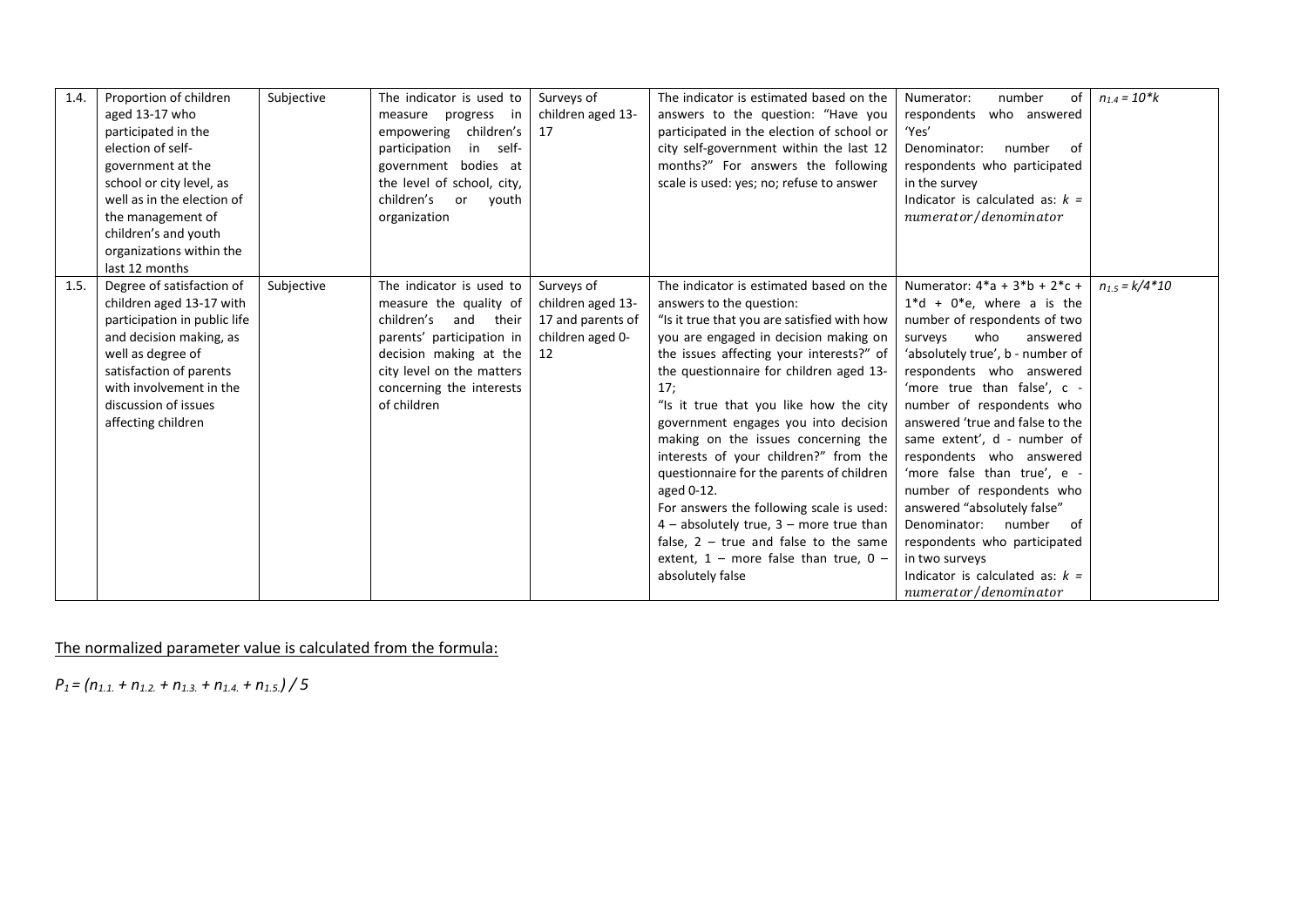### **Description of indicators per parameter 2 'Living environment'**

Justification for the choice of indicators:

A child friendly city warrants the right of each young citizen to have access to comfortable accommodation, proper sanitation, well-furnished areas for games and sports, and to green spaces. Disabled children must have a possibility of unhindered exit from living room spaces in order to meet and play with their friends, attend school, outpatient clinic and other institutions.

| No.  | Indicator                  | Type of    | of the<br>Intended<br>use   | Data<br>collection | Toolkit questions used to calculate the   | Indicator calculation method      | Calculating          |
|------|----------------------------|------------|-----------------------------|--------------------|-------------------------------------------|-----------------------------------|----------------------|
|      |                            | indicator  | indicator                   | method             | indicator                                 |                                   | indicator            |
|      |                            |            |                             |                    |                                           |                                   | normalized value     |
| 2.1. | Proportion of houses       | Subjective | The indicator is used to    | Surveys of         | The indicator is estimated based on the   | number<br>Numerator:<br>οf        | $n_{2,1} = 10$ *k    |
|      | furnished for barrier-free |            | progress in<br>measure      | parents of         | answers to the question "Is there         | respondents of the survey who     |                      |
|      | access of prams and        |            | barrier-free<br>ensuring    | children aged 0-   | barrier-free access for prams and         | answered 'Yes'                    |                      |
|      | wheelchairs                |            | environment for<br>the      | 12                 | wheelchairs in your house?" For answers   | Denominator:<br>number<br>of      |                      |
|      |                            |            | children with disabilities  |                    | the following scale is used: yes; no;     | respondents who participated      |                      |
|      |                            |            | and their young parents     |                    | refuse to answer                          | in the survey                     |                      |
|      |                            |            |                             |                    |                                           | Indicator is calculated as: $k =$ |                      |
|      |                            |            |                             |                    |                                           | numerator/denominator             |                      |
| 2.2. | Proportion of children     | Subjective | The indicator is used to    | Surveys of         | The indicator is estimated based on the   | Numerator:<br>number<br>of        | $n_{2,2} = 10*k$     |
|      | aged 6-17 who              |            | progress<br>measure<br>in – | children aged 6-   | answers to the question:                  | respondents of three surveys      |                      |
|      | mentioned that there is a  |            | providing children with     | 12 and children    | "Is there a children's room separate from | who answered 'Yes'                |                      |
|      | separate children's room   |            | personal space for games    | aged 13-17         | parents'<br>in<br>room<br>the<br>your     | Denominator:<br>number<br>of      |                      |
|      | in the apartment/home      |            | and pastime                 |                    | apartment/house where you live" of the    | respondents who participated      |                      |
|      |                            |            |                             |                    | questionnaire for children aged 6-12;     | in three surveys                  |                      |
|      |                            |            |                             |                    | "Do you have a room separate from your    | Indicator is calculated as: $k =$ |                      |
|      |                            |            |                             |                    | parents' room?" of the questionnaire for  | numerator/denominator             |                      |
|      |                            |            |                             |                    | children aged 13-17.                      |                                   |                      |
|      |                            |            |                             |                    | For answers the following scale is used:  |                                   |                      |
|      |                            |            |                             |                    | yes; no; refuse to answer                 |                                   |                      |
| 2.3. | Proportion of children     | Subjective | The indicator is used to    | Surveys of         | The indicator is estimated based on the   | number<br>of<br>Numerator:        | $n_{2.3} = 10$ * $k$ |
|      | aged 6-12 and parents      |            | progress in<br>measure      | children aged 6-   | answers to the question:                  | respondents of three surveys      |                      |
|      | who mentioned that         |            | providing children with     | 12 and the         | "Is there a children's playground near    | who answered 'Yes'                |                      |
|      | there is a place with a    |            | places to play and pass     | parents of         | your home where you can play?" of the     | Denominator:<br>number<br>of      |                      |
|      | furnished playground       |            | time in the open air        | children aged 0-   | questionnaire for children aged 6-12;     | respondents who participated      |                      |
|      | where children can play    |            |                             | 12                 | "Is there a children's playground near    | in three surveys                  |                      |
|      | close to their home        |            |                             |                    | your home furnished with the necessary    | Indicator is calculated as: $k =$ |                      |
|      |                            |            |                             |                    | equipment?" of the questionnaire for      | numerator/denominator             |                      |
|      |                            |            |                             |                    | the parents of children aged 0-12.        |                                   |                      |
|      |                            |            |                             |                    | For answers the following scale is used:  |                                   |                      |
|      |                            |            |                             |                    | yes; no; refuse to answer                 |                                   |                      |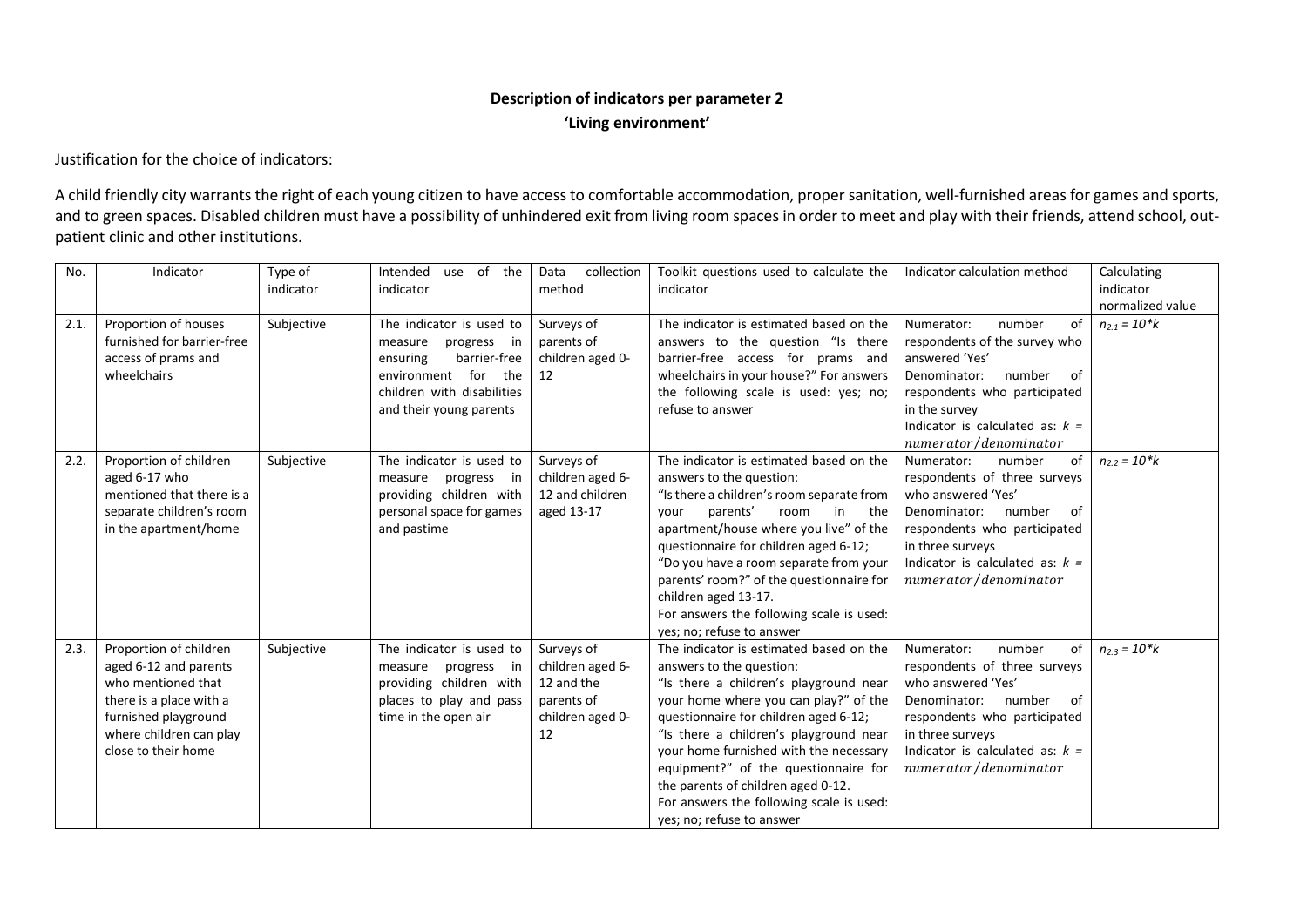| 2.4. | Proportion of children    | Subjective | The indicator is used to   | Surveys of        | The indicator is estimated based on the      | number<br>Numerator:<br>of        | $n_{2.4} = 10* k$            |
|------|---------------------------|------------|----------------------------|-------------------|----------------------------------------------|-----------------------------------|------------------------------|
|      | aged 6-17 who             |            | measure progress in        | children aged 6-  | answers to the question:                     | respondents of three surveys      |                              |
|      | mentioned that there are  |            | providing children with    | 12 and children   | "Is there a place near your home where       | who answered 'Yes'                |                              |
|      | furnished playgrounds or  |            | the possibility of doing   | aged 13-17        | you can do sports?" of the questionnaire     | number<br>Denominator:<br>of      |                              |
|      | establishments where      |            | sports                     |                   | for children aged 6-12;                      | respondents who participated      |                              |
|      | children can do sports    |            |                            |                   | "Is there a place near your home where       | in three surveys                  |                              |
|      |                           |            |                            |                   | you can do sports?" of the questionnaire     | Indicator is calculated as: $k =$ |                              |
|      |                           |            |                            |                   | for children aged 13-17;                     | numerator/denominator             |                              |
|      |                           |            |                            |                   | For answers the following scale is used:     |                                   |                              |
|      |                           |            |                            |                   | yes; no; refuse to answer                    |                                   |                              |
| 2.5. | Proportion of children    | Subjective | The indicator is used to   | Surveys of        | The indicator is estimated based on the      | Numerator:<br>number<br>of        | $n_{2.5} = 10* k$            |
|      | aged 6-17 and parents     |            | measure progress in        | children aged 6-  | answers to the question:                     | respondents of three surveys      |                              |
|      | who mentioned that        |            | providing the access of    | 12, children aged | "Is there a minipark or a park near your     | who answered 'Yes'                |                              |
|      | there are places near     |            | children to green areas of | 13-17 and the     | home where you could walk to with your       | Denominator: number<br>of         |                              |
|      | their home (maximum 15    |            | the city                   | parents of        | parents?" of the questionnaire for           | respondents who participated      |                              |
|      | minutes walking range)    |            |                            | children aged 0-  | children aged 6-12;                          | in three surveys                  |                              |
|      | where children could      |            |                            | 12                | "Is there a minipark or a park near your     | Indicator is calculated as: $k =$ |                              |
|      | communicate with          |            |                            |                   | home where you could walk to in about        | numerator/denominator             |                              |
|      | nature (miniparks, parks, |            |                            |                   | 15 minutes?" of the questionnaire for        |                                   |                              |
|      | embankment)               |            |                            |                   | children aged 13-17;                         |                                   |                              |
|      |                           |            |                            |                   | "Is there a minipark or a park near your     |                                   |                              |
|      |                           |            |                            |                   | home where you could walk to with your       |                                   |                              |
|      |                           |            |                            |                   | child in about 15 minutes?" of the           |                                   |                              |
|      |                           |            |                            |                   | questionnaire for the parents of children    |                                   |                              |
|      |                           |            |                            |                   | aged 0-12.                                   |                                   |                              |
|      |                           |            |                            |                   | For answers the following scale is used:     |                                   |                              |
|      |                           |            |                            |                   | yes; no; refuse to answer                    |                                   |                              |
| 2.6. | Proportion of children    | Subjective | The indicator is used to   | Surveys of        | The indicator is estimated based on the      | Numerator: $4^*a + 3^*b + 2^*c +$ | $n_{2.6} = k/4 \sqrt[4]{10}$ |
|      | aged 6-17 and parents     |            | measure progress in        | children aged 6-  | answers to the question:                     | $1 * d + 0 * e$ , where a is the  |                              |
|      | who mentioned that it is  |            | providing children with    | 12, children aged | "Is it true that it is clean and there is no | number of respondents of          |                              |
|      | clean around the home     |            | access to clean yard       | 13-17 and the     | rubbish near your home?" of the              | three surveys who answered        |                              |
|      | and there is no litter    |            | areas in the city          | parents of        | questionnaire for children aged 6-12;        | 'absolutely true', b is the       |                              |
|      |                           |            |                            | children aged 0-  | "Is it true that it is clean and there is no | number of respondents of          |                              |
|      |                           |            |                            | 12                | rubbish near your home?" of the              | three surveys who answered        |                              |
|      |                           |            |                            |                   | questionnaire for children aged 13-17        | 'more true than false', c is the  |                              |
|      |                           |            |                            |                   | and of the questionnaire for the parents     | number of respondents of          |                              |
|      |                           |            |                            |                   | of children aged 0-12.                       | three surveys who answered        |                              |
|      |                           |            |                            |                   | For answers the following scale is used: 4   | 'true and false to the same       |                              |
|      |                           |            |                            |                   | - 'absolutely true', 3 - 'more true than     | extent', d is the number of       |                              |
|      |                           |            |                            |                   | false', 2 - 'true and false to the same      | respondents of three surveys      |                              |
|      |                           |            |                            |                   | extent', 1 - 'more false than true', 0 -     | who answered 'more false than     |                              |
|      |                           |            |                            |                   | 'absolutely false'                           | true', and e is the number of     |                              |
|      |                           |            |                            |                   |                                              | respondents of three surveys      |                              |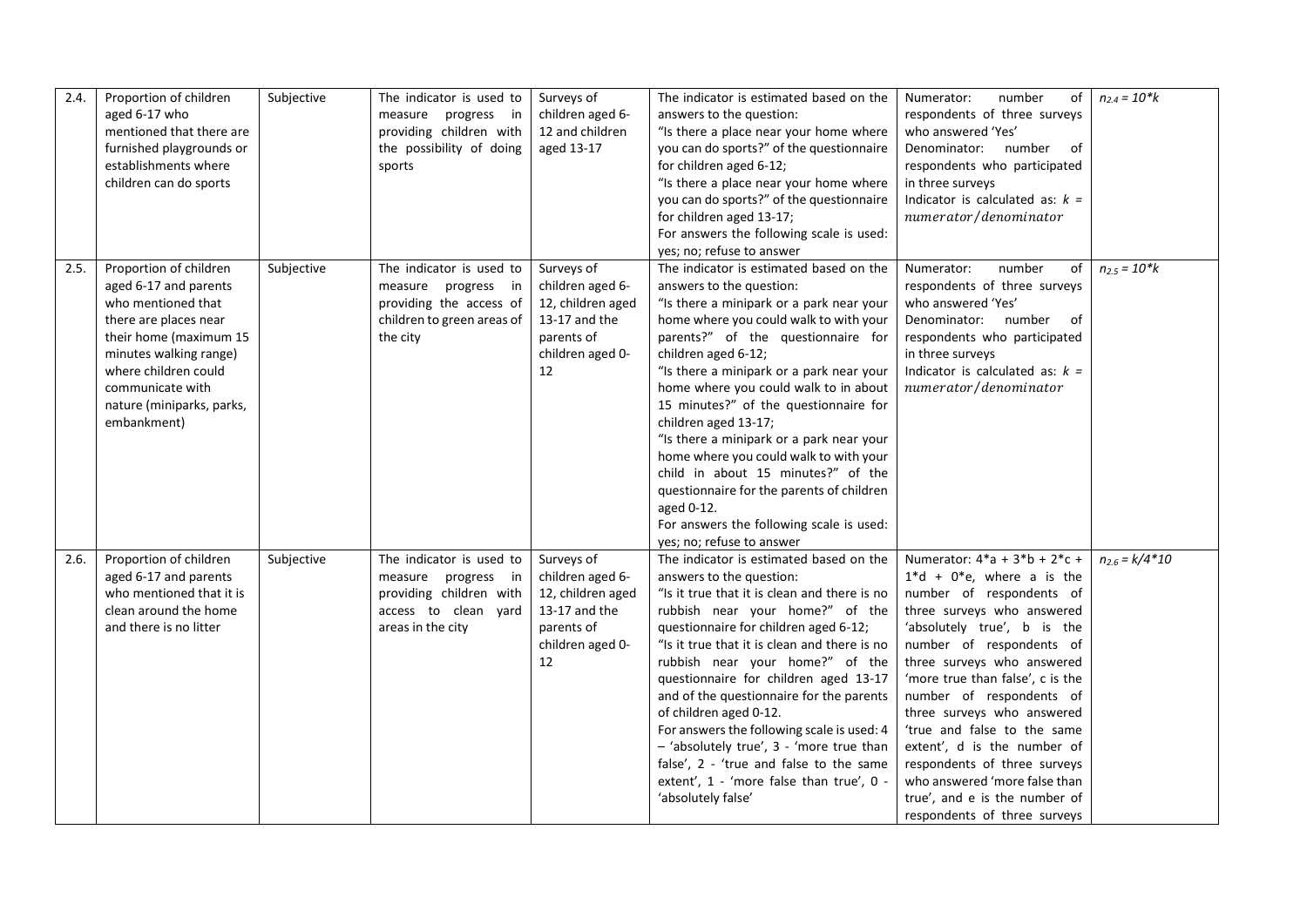|      |                           |            |                          |                   |                                                  | 'absolutely<br>who<br>answered    |                    |
|------|---------------------------|------------|--------------------------|-------------------|--------------------------------------------------|-----------------------------------|--------------------|
|      |                           |            |                          |                   |                                                  | false'.                           |                    |
|      |                           |            |                          |                   |                                                  | number of<br>Denominator:         |                    |
|      |                           |            |                          |                   |                                                  | respondents who participated      |                    |
|      |                           |            |                          |                   |                                                  | in three surveys                  |                    |
|      |                           |            |                          |                   |                                                  | Indicator is calculated as: $k =$ |                    |
|      |                           |            |                          |                   |                                                  | numerator/denominator             |                    |
| 2.7. | Degree of satisfaction of | Subjective | The indicator is used to | Surveys of        | The indicator is estimated based on the          | Numerator: $4^*a + 3^*b + 2^*c +$ | $n_{2.7} = k/4*10$ |
|      | children aged 6-17 and    |            | measure the quality of   | children aged 6-  | answers to the question:                         | $1 * d + 0 * e$ , where a is the  |                    |
|      | parents with the          |            | the<br>infrastructure    | 12, children aged | "Is it true that it is comfortable for you to    | number of respondents of          |                    |
|      | condition of the living   |            | comfortable<br>ensuring  | 13-17 and the     | live in your city?" of the questionnaire         | three surveys who answered        |                    |
|      | environment               |            | accommodation of chil    | parents of        | for children aged 6-12;                          | 'absolutely true', b is the       |                    |
|      |                           |            | dren in the city         | children aged 0-  | "Is it true that it is comfortable for you to    | number of respondents of          |                    |
|      |                           |            |                          | 12                | live in your city?" of the questionnaire         | three surveys who answered        |                    |
|      |                           |            |                          |                   | for children aged 13-17;                         | 'more true than false', c is the  |                    |
|      |                           |            |                          |                   | "Is it true that your city is child friendly?"   | number of respondents of          |                    |
|      |                           |            |                          |                   | of the questionnaire for the parents of          | three surveys who answered        |                    |
|      |                           |            |                          |                   | children aged 0-12.                              | 'true and false to the same       |                    |
|      |                           |            |                          |                   | For answers the following scale is used: 4       | extent', d is the number of       |                    |
|      |                           |            |                          |                   | - 'absolutely true', 3 - 'more true than         | respondents of three surveys      |                    |
|      |                           |            |                          |                   | false', 2 - 'true and false to the same          | who answered 'more false than     |                    |
|      |                           |            |                          |                   | extent', $1$ - 'more false than true', $0 \cdot$ | true', and e is the number of     |                    |
|      |                           |            |                          |                   | 'absolutely false'                               | respondents of three surveys      |                    |
|      |                           |            |                          |                   |                                                  | who answered 'absolutely          |                    |
|      |                           |            |                          |                   |                                                  | false'.                           |                    |
|      |                           |            |                          |                   |                                                  | number<br>Denominator:<br>- of    |                    |
|      |                           |            |                          |                   |                                                  | respondents who participated      |                    |
|      |                           |            |                          |                   |                                                  | in three surveys                  |                    |
|      |                           |            |                          |                   |                                                  | Indicator is calculated as: $k =$ |                    |
|      |                           |            |                          |                   |                                                  | numerator/denominator             |                    |

*P2 = (n2.1. + n2.2. + n2.3. + n2.4. + n2.5. + n2.6. + n2.7.) / 7*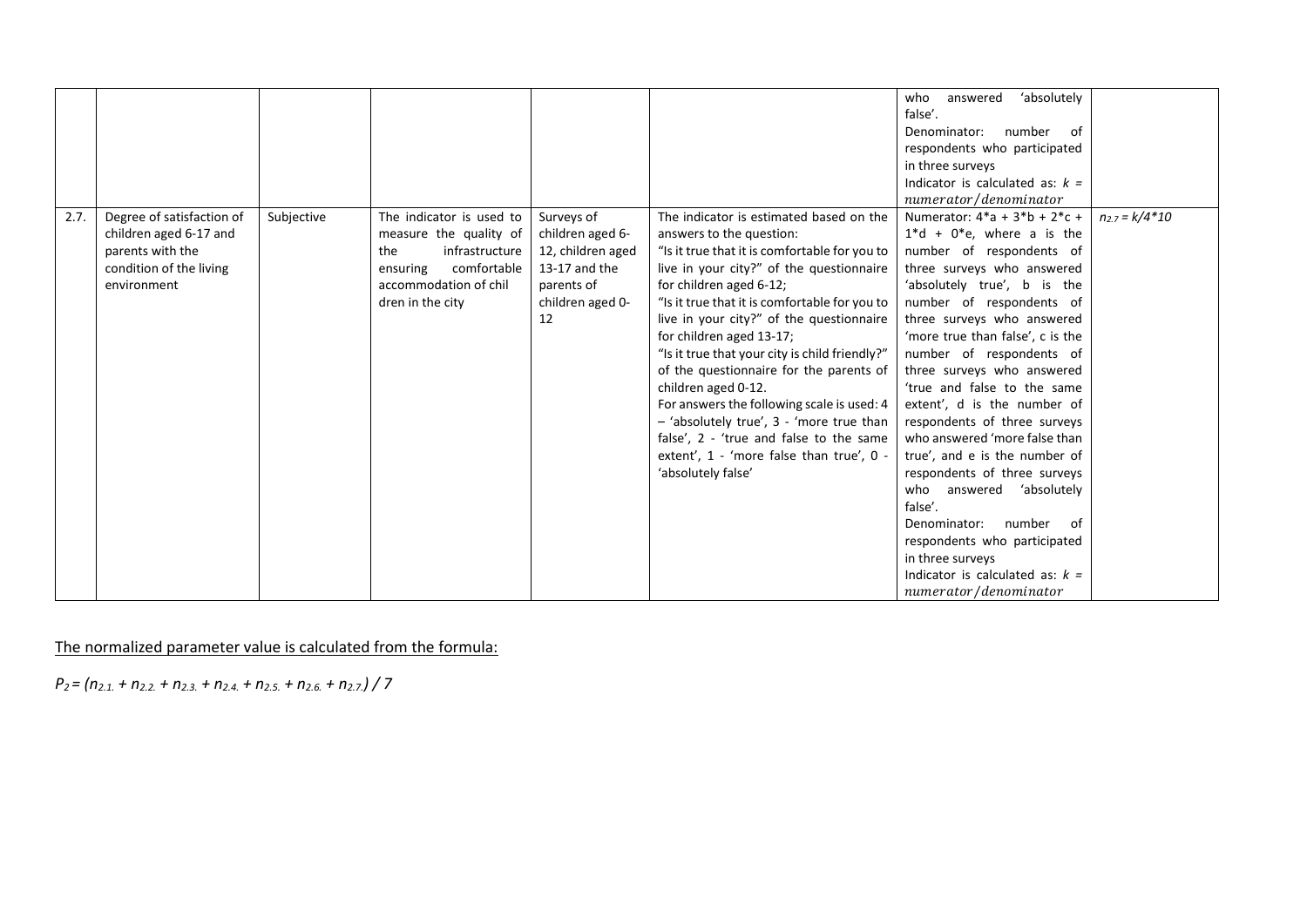# **Description of indicators per parameter 3 'Child safety in the city'**

Justification for the choice of indicators:

A child friendly city warrants the right of every young citizen to be protected from exploitation, violence and abuse. Children must be safeguarded from the actions, which could harm their health and their physical, mental, spiritual, moral and social development.

| No.  | Indicator                              | Type of   | Intended use of                     | Data collection                     | Toolkit questions used to |           | Indicator calculation method                                | Calculating indicator normalized value                                                                |
|------|----------------------------------------|-----------|-------------------------------------|-------------------------------------|---------------------------|-----------|-------------------------------------------------------------|-------------------------------------------------------------------------------------------------------|
|      |                                        | indicator | the indicator                       | method                              | calculate the indicator   |           |                                                             |                                                                                                       |
| 3.1. | Morbidity rate for                     | Objective | The indicator is                    | Data for the                        | Departmental              | reporting | number<br>Numerator:<br>of                                  | $n_{3,1} = 10^*(1 - k/(k+k_{\text{PB}}))$ , where $k_{\text{PB}}$ morbidity rate for                  |
|      | children aged 0-17                     |           | used to measure                     | city is provided                    | form No.                  |           | trauma, poisonings and some                                 | children caused by trauma, poisoning and some other                                                   |
|      | caused by trauma,                      |           | in<br>progress                      | by the Health                       |                           |           | other consequences of the                                   | consequences of the impact of external causes in the                                                  |
|      | poisoning and                          |           | reducing                            | Department of                       |                           |           | impact of external causes                                   | Republic of Belarus per 100,000 people of this age.                                                   |
|      | some other                             |           | morbidity<br>rate                   | <b>District</b><br>the              |                           |           | registered in the city among                                | Information for calculating $k_{P5}$ is contained in the                                              |
|      | consequences of                        |           | children<br>for                     | Executive                           |                           |           | children aged 0-17 multiplied                               | annual statistical data book "Children and Youth of the                                               |
|      | the impact of                          |           | resulting<br>from                   | Committee                           |                           |           | by 100,000                                                  | Republic of Belarus"                                                                                  |
|      | external causes                        |           | external causes                     |                                     |                           |           | Denominator: number of                                      |                                                                                                       |
|      |                                        |           |                                     |                                     |                           |           | children aged 0-17 in the city                              |                                                                                                       |
|      |                                        |           |                                     |                                     |                           |           | Indicator is calculated as: $k =$                           |                                                                                                       |
|      |                                        |           |                                     |                                     |                           |           | numerator/denominator                                       |                                                                                                       |
| 3.2. | Proportion of                          | Objective | The indicator is                    | Data for the                        | Departmental              | reporting | Numerator:<br>number<br>of                                  | $n_{3.2} = 10^{*}(1 - k/(k+k_{P5}))$ , where $k_{P5}$ is the number of                                |
|      | minors (children                       |           | used to measure                     | city is provided                    | form No.                  |           | children in the city aged 0 - 17                            | minors who are victims of committed crimes in the                                                     |
|      | aged 0-17) who are                     |           | progress<br>in                      | by the Internal                     |                           |           | who are victims of committed                                | Republic of Belarus multiplied by 100,000 and divided                                                 |
|      | victims of                             |           | reducing the rate                   | Affairs                             |                           |           | crimes (including parents'                                  | by the number of children aged 0-17. The information                                                  |
|      | committed crimes                       |           | of crimes against                   | Department of                       |                           |           | of<br>evasion<br>child                                      | for calculating $k_{\text{PE}}$ is contained in the annual statistical                                |
|      |                                        |           | children                            | District<br>the                     |                           |           | maintenance), multiplied by                                 | data book "Law Violations in the Republic of Belarus"                                                 |
|      |                                        |           |                                     | Executive                           |                           |           | 100,000                                                     |                                                                                                       |
|      |                                        |           |                                     | Committee                           |                           |           | Denominator: number of                                      |                                                                                                       |
|      |                                        |           |                                     |                                     |                           |           | children aged 0-17 in the city                              |                                                                                                       |
|      |                                        |           |                                     |                                     |                           |           | Indicator is calculated as: $k =$                           |                                                                                                       |
|      |                                        |           |                                     |                                     |                           |           | numerator/denominator                                       |                                                                                                       |
| 3.3. | Mortality rate for                     | Objective | The indicator is                    | data<br>The<br>for                  | Departmental<br>form No.  | reporting | Numerator:<br>number<br>0f                                  | $N_{3.3}$ = 10*(1 - k/(k+k <sub>P5</sub> )), where $k_{P5}$ is the mortality rate                     |
|      | children and young<br>people aged 5-17 |           | used to measure                     | city<br>is<br>the<br>provided<br>by |                           |           | children and young people<br>aged 5-17 who died in the city | for children and young people aged 5-17 in the<br>Republic of Belarus per 1,000 children of this age. |
|      |                                        |           | progress<br>in<br>reducing<br>child | Health<br>the                       |                           |           | multiplied by 1,000                                         | Information for the calculation of the numerator $k_{\text{PE}}$ is                                   |
|      |                                        |           | mortality                           | Department of                       |                           |           | Denominator: number of                                      | given on the site of the Ministry of Health of the                                                    |
|      |                                        |           |                                     | District<br>the                     |                           |           | children and young people                                   | Republic of Belarus at                                                                                |
|      |                                        |           |                                     | Executive                           |                           |           | aged 5-17 in the city                                       | http://minzdrav.gov.by/ru/static/numbers/smertnost,                                                   |
|      |                                        |           |                                     | Committee                           |                           |           | Indicator is calculated as: $k =$                           | and for calculation of the denominator - in the                                                       |
|      |                                        |           |                                     |                                     |                           |           | numerator/denominator                                       | statistical reference book "Children and Youth of the                                                 |
|      |                                        |           |                                     |                                     |                           |           |                                                             | Republic of Belarus".                                                                                 |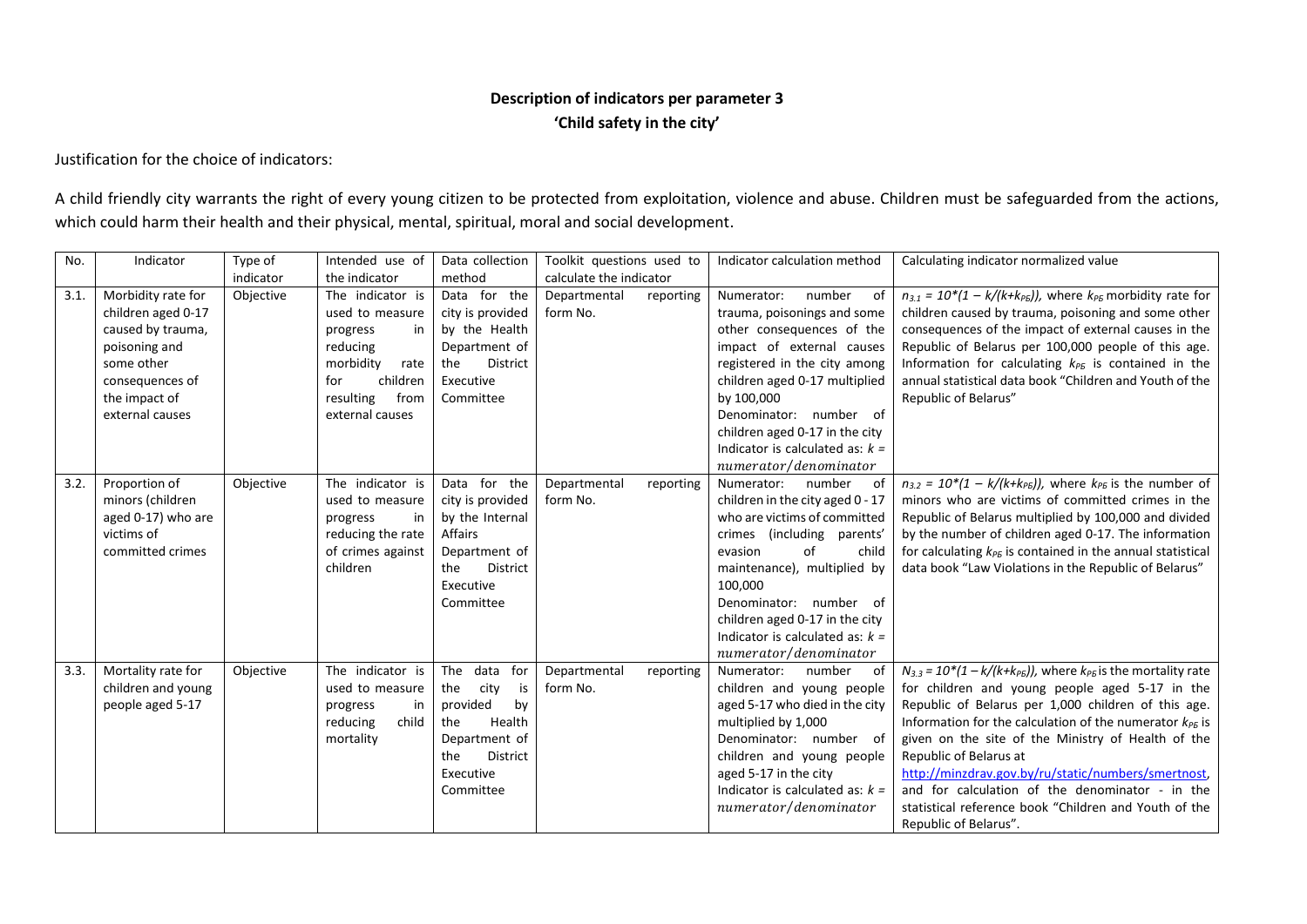| children aged 6-17<br>used to measure<br>children aged<br>based on the answers to<br>respondents of three surveys                                              |  |
|----------------------------------------------------------------------------------------------------------------------------------------------------------------|--|
| 6-12, children<br>and parents who<br>the question:<br>who answered 'No'<br>progress<br>in                                                                      |  |
| mentioned that<br>increasing child<br>aged 13-17<br>"Have you come across a<br>Denominator: number of                                                          |  |
| safety level when<br>and the<br>situation when you or<br>within the last 12<br>respondents<br>who                                                              |  |
| not at home<br>somebody else in your<br>participated in three surveys<br>months their<br>parents of                                                            |  |
| children had not<br>children aged<br>presence was<br>Indicator is calculated as: $k =$<br>beaten,                                                              |  |
| numerator/denominator<br>been subjected to<br>$0 - 12$<br>called names,<br>unjustly                                                                            |  |
| physical and/or<br>accused?"<br>of<br>the                                                                                                                      |  |
| psychological<br>questionnaire for children                                                                                                                    |  |
| violence<br>aged 6-12;                                                                                                                                         |  |
| "Have you come across a                                                                                                                                        |  |
| situation within the last 12                                                                                                                                   |  |
| months when you or                                                                                                                                             |  |
| somebody else in your                                                                                                                                          |  |
| presence was beaten,                                                                                                                                           |  |
| called names, humiliated,                                                                                                                                      |  |
| unjustly accused?" of the                                                                                                                                      |  |
| questionnaire for children                                                                                                                                     |  |
| aged 13-17;                                                                                                                                                    |  |
| "Have you come across a                                                                                                                                        |  |
| situation within the last 12                                                                                                                                   |  |
| months when somebody                                                                                                                                           |  |
| from the children was                                                                                                                                          |  |
| beaten, called names,                                                                                                                                          |  |
| humiliated<br>or unjustly                                                                                                                                      |  |
| accused"<br>of<br>the                                                                                                                                          |  |
| questionnaire for<br>the                                                                                                                                       |  |
| parents of children aged 0-                                                                                                                                    |  |
| 12.                                                                                                                                                            |  |
| For answers the following                                                                                                                                      |  |
| scale is used: yes; no;                                                                                                                                        |  |
| refuse to answer                                                                                                                                               |  |
| Proportion of<br>The indicator is<br>Numerator: $4^*a + 3^*b + 2^*c +$<br>$n_{3.5} = k/4*10$<br>3.5.<br>Subjective<br>Surveys of<br>The indicator is estimated |  |
| children aged 6-17<br>used to measure<br>based on the answers to<br>$1 * d + 0 * e$ , where a is the<br>children aged                                          |  |
| and parents who<br>child safety level<br>the question:<br>number of respondents of<br>6-12, children                                                           |  |
| think that it is safe<br>"Is it true that you have<br>in the city<br>aged 13-17<br>three surveys who answered                                                  |  |
| for children to live<br>and the<br>nothing to fear in your<br>'absolutely true', b is the                                                                      |  |
| city?" of the questionnaire<br>parents of<br>number of respondents of<br>in their city                                                                         |  |
| children aged<br>for children aged 6-12;<br>three surveys who answered                                                                                         |  |
| $0 - 12$<br>"Is it true that it is safe to<br>'more true than false', c is the                                                                                 |  |
| number of respondents of<br>live in your city?" of the                                                                                                         |  |
| questionnaire for children<br>three surveys who answered                                                                                                       |  |
| aged 13-17;<br>'true and false to the same                                                                                                                     |  |
| extent', d is the number of                                                                                                                                    |  |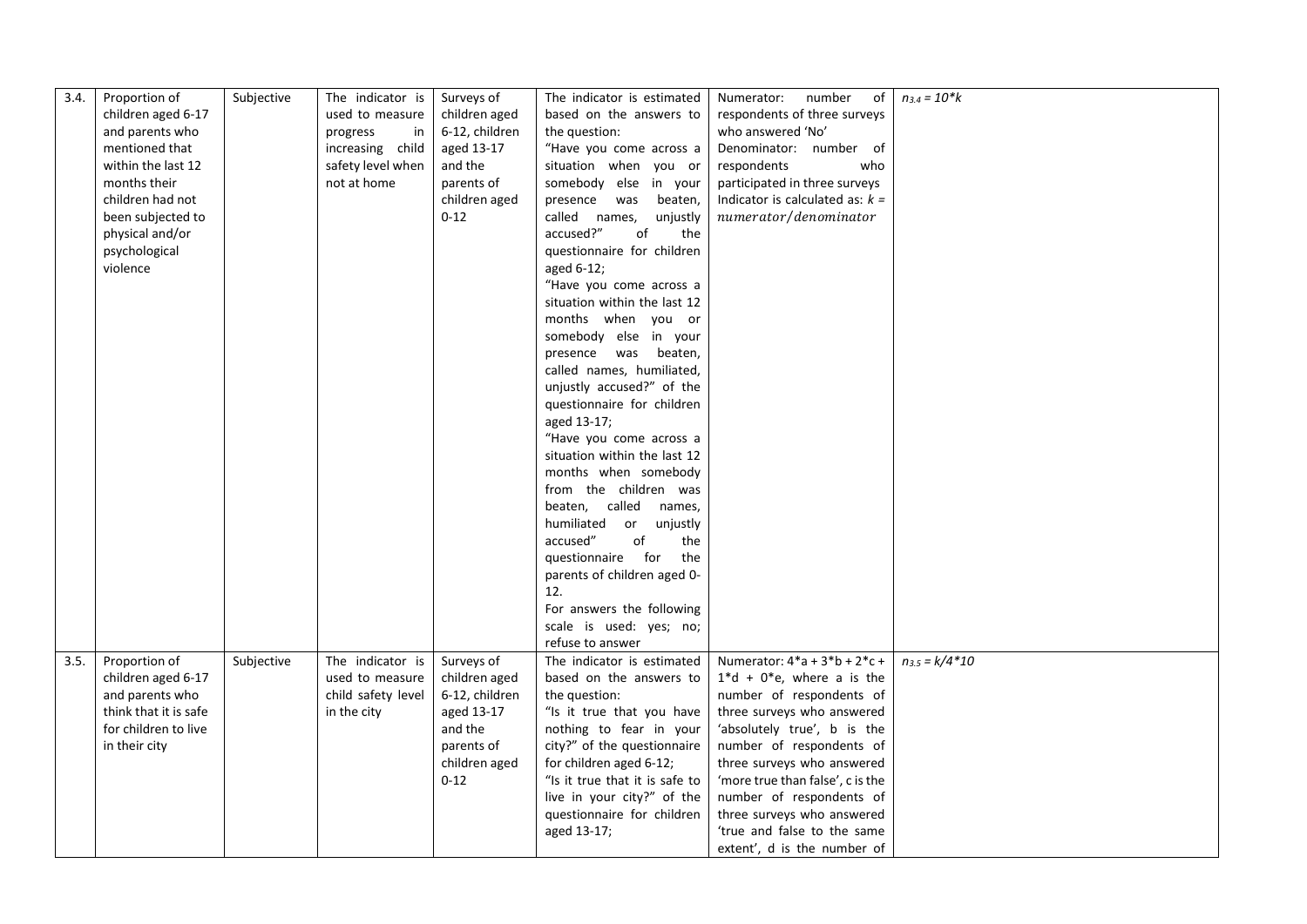|  |  |                                                 | "Is it true that it is safe for   respondents of three surveys         |  |
|--|--|-------------------------------------------------|------------------------------------------------------------------------|--|
|  |  |                                                 | children to live in your   who answered 'more false                    |  |
|  |  |                                                 | city?" of the questionnaire   than true', and e is the                 |  |
|  |  |                                                 | for the parents of children   number of respondents of                 |  |
|  |  | aged 0-12.                                      | three surveys who answered                                             |  |
|  |  | For answers the following   'absolutely false'. |                                                                        |  |
|  |  |                                                 | scale is used: 4 - 'absolutely   Denominator: number of                |  |
|  |  | true', 3 - 'more true than respondents          | who                                                                    |  |
|  |  |                                                 | false', $2 -$ 'true and false to $\vert$ participated in three surveys |  |
|  |  |                                                 | the same extent', 1 - 'more   Indicator is calculated as: $k =$        |  |
|  |  | false than true', $0 -$                         | numerator/denominator                                                  |  |
|  |  | 'absolutely false'                              |                                                                        |  |

*P3 = (n3.1. + n3.2. + n3.3. + n3.4. + n3.5.) / 5*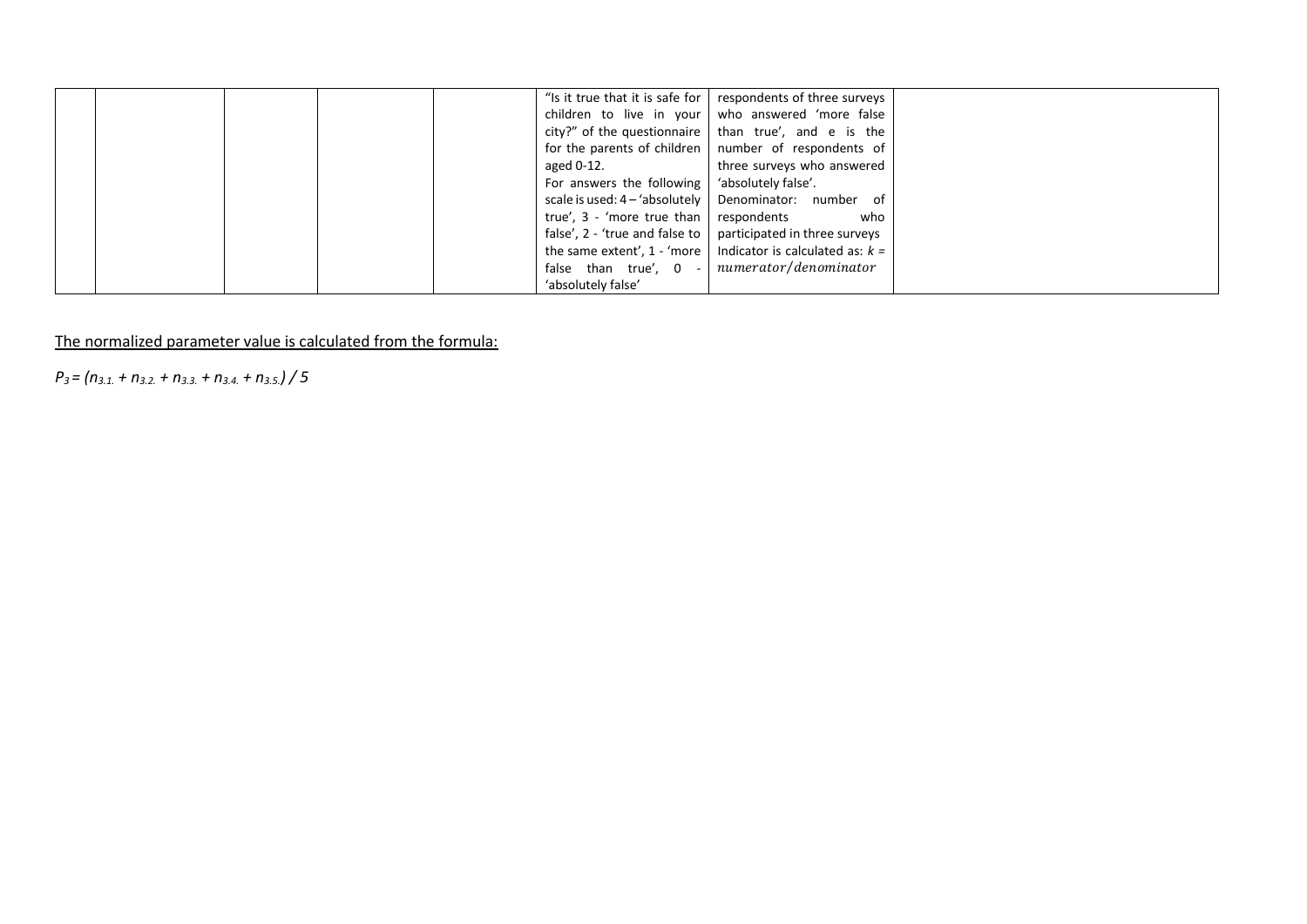# **Description of indicators per parameter 4 'Healthcare and healthy lifestyles'**

Justification for the choice of indicators:

A child friendly city warrants the right of every young citizen to have access to medical care. Children must receive quality medical services, knowledge, and skills necessary to keep healthy.

| No.  | Indicator                          | Type of   | use of the<br>Intended    | Data<br>collection  | Toolkit questions used to calculate the | Indicator<br>calculation          | Calculating<br>indicator                                  |
|------|------------------------------------|-----------|---------------------------|---------------------|-----------------------------------------|-----------------------------------|-----------------------------------------------------------|
|      |                                    | indicator | indicator                 | method              | indicator                               | method                            | normalized value                                          |
| 4.1. | Mortality rate for                 | Objective | The indicator is used to  | The data for the    | Departmental reporting form No.         | Numerator:<br>number of           | $10^{*}/1$<br>$\alpha_{\rm c} = 0.01$<br>$n_{4,1}$<br>$-$ |
|      | children aged 0-4                  |           | measure progress<br>in    | city is provided by |                                         | children aged 0-4 who died        | $k/(k+k_{\text{PB}}))$ , where $k_{\text{PB}}$ is         |
|      |                                    |           | reducing infant mortality | the<br>Health       |                                         | in the city multiplied by         | child mortality rate for                                  |
|      |                                    |           |                           | of<br>Department    |                                         | 1,000                             | children aged 0-4 in                                      |
|      |                                    |           |                           | the<br>District     |                                         | Denominator: number of            | the Republic of Belarus                                   |
|      |                                    |           |                           | Executive           |                                         | children aged 0-4 in the city     | per 1,000 children of                                     |
|      |                                    |           |                           | Committee           |                                         | Indicator is calculated as: $k =$ | this<br>The<br>age.                                       |
|      |                                    |           |                           |                     |                                         | numerator/denominator             | information<br>for                                        |
|      |                                    |           |                           |                     |                                         |                                   | calculating<br>$k_{P5}$<br>is                             |
|      |                                    |           |                           |                     |                                         |                                   | contained<br>in<br>the                                    |
|      |                                    |           |                           |                     |                                         |                                   | annual statistical data                                   |
|      |                                    |           |                           |                     |                                         |                                   | book "Children and                                        |
|      |                                    |           |                           |                     |                                         |                                   | Youth of the Republic                                     |
|      |                                    |           |                           |                     |                                         |                                   | of Belarus"                                               |
| 4.2. | Proportion of children             | Objective | The indicator is used to  | The data for the    | Departmental reporting form No.         | Numerator:<br>number<br>of        | $n_{4,2} = 10*(1-k)$                                      |
|      | aged 6-17 who have                 |           | measure progress<br>in    | city is provided by |                                         | children aged 6-17 who            |                                                           |
|      | chronic illnesses or are           |           | child welfare             | the<br>Health       |                                         | have chronic illnesses or are     |                                                           |
|      | declared handicapped               |           |                           | of<br>Department    |                                         | declared<br>handicapped           |                                                           |
|      | according to preventive            |           |                           | the<br>District     |                                         | according to preventive           |                                                           |
|      | health checkups (school            |           |                           | Executive           |                                         | health checkups (school           |                                                           |
|      | children belonging to the          |           |                           | Committee           |                                         | children belonging to the         |                                                           |
|      | $3^{rd}$ or $4^{th}$ health group) |           |                           |                     |                                         | 3rd or 4th health group)          |                                                           |
|      |                                    |           |                           |                     |                                         | Denominator: number of            |                                                           |
|      |                                    |           |                           |                     |                                         | children aged 6-17 in the         |                                                           |
|      |                                    |           |                           |                     |                                         | city                              |                                                           |
|      |                                    |           |                           |                     |                                         | Indicator is calculated as: $k =$ |                                                           |
|      |                                    |           |                           |                     |                                         | numerator/denominator             |                                                           |
| 4.3. | Pregnancy termination              | Objective | The indicator is used to  | The data for the    | Departmental reporting form No.         | Numerator: number of              | $10^{*}/1$<br>$\mathbf{r} = \mathbf{r}$<br>$n_{4}$ 3      |
|      | rate among girls aged 15-          |           | measure progress<br>in    | city is provided by |                                         | abortions among girls aged        | $k/(k+k_{\text{PB}}))$ , where k <sub>PB</sub> is         |
|      | 19                                 |           | preventing<br>early       | Health<br>the       |                                         | 15-19 in the city multiplied      | pregnancy termination                                     |
|      |                                    |           | pregnancies               | of<br>Department    |                                         | by 1,000                          | rate for the girls aged                                   |
|      |                                    |           |                           | the<br>District     |                                         | Denominator: number of            | 15 - 19 in the Republic                                   |
|      |                                    |           |                           |                     |                                         | girls aged 15-19 in the city      | of Belarus per 1,000 of                                   |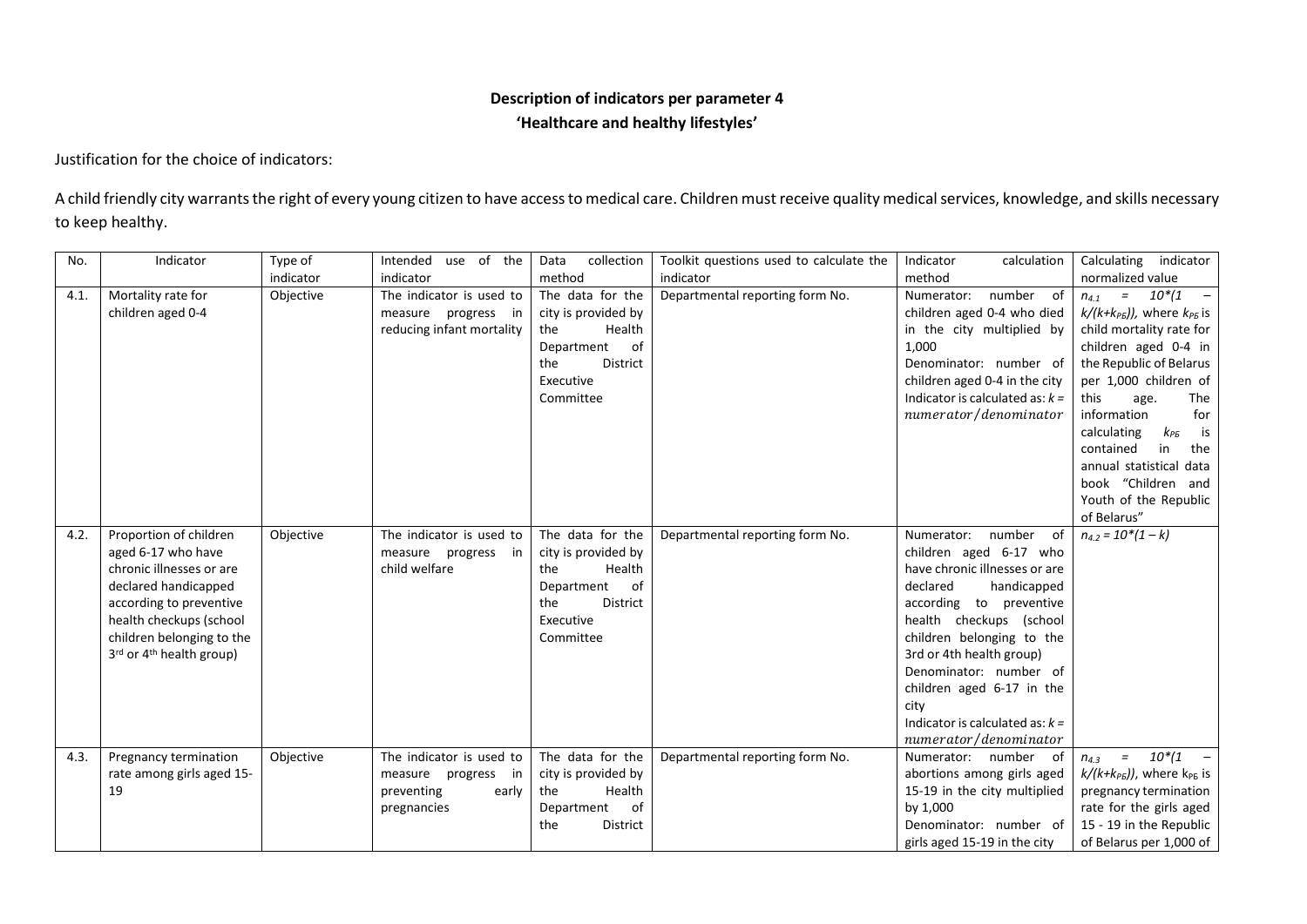|      |                           |            |                           | Executive          |                                          | Indicator is calculated as: $k =$  | women of the relevant         |
|------|---------------------------|------------|---------------------------|--------------------|------------------------------------------|------------------------------------|-------------------------------|
|      |                           |            |                           | Committee          |                                          | numerator/denominator              | age. Information for          |
|      |                           |            |                           |                    |                                          |                                    | calculating<br>$k_{P5}$<br>is |
|      |                           |            |                           |                    |                                          |                                    | contained<br>in<br>the        |
|      |                           |            |                           |                    |                                          |                                    | annual statistical data       |
|      |                           |            |                           |                    |                                          |                                    | book "Health of the           |
|      |                           |            |                           |                    |                                          |                                    | people of the Republic        |
|      |                           |            |                           |                    |                                          |                                    | of Belarus"                   |
| 4.4. | Proportion of children    | Subjective | The indicator is used to  | Survey of children | The indicator is estimated based on the  | number<br>of<br>Numerator:         | $n_{4,4} = 10*k$              |
|      | aged 13-17 who            |            | measure progress in       | aged 13-17         | answers to the question "Do you have     | respondents of the survey          |                               |
|      | mentioned that it was     |            | ensuring children's and   |                    | the possibility to consult a medical     | who answered 'Yes'                 |                               |
|      | possible for them to get  |            | adolescents' access to    |                    | worker on HIV/AIDS,<br>unwanted          | Denominator: number of             |                               |
|      | medical consultation on   |            | the<br>information        |                    | pregnancy or sexually transmitted        | respondents<br>who                 |                               |
|      | HIV/AIDS, unwanted        |            | regarding<br>reproductive |                    | infections?" of the questionnaire for    | participated in the survey         |                               |
|      | pregnancy or sexually     |            | health                    |                    | children aged 13-17.                     | Indicator is calculated as: $k =$  |                               |
|      | transmitted infections    |            |                           |                    | For answers the following scale is used: | numerator/denominator              |                               |
|      |                           |            |                           |                    | yes; no; refuse to answer                |                                    |                               |
| 4.5. | Proportion of children    | Subjective | The indicator is used to  | Survey of children | The indicator is estimated based on the  | Numerator: number of the           | $n_{4.5} = 10*k$              |
|      | aged 13-17 who have not   |            | measure progress in       | aged 13-17         | answers to the question "Have you        | survey participants who            |                               |
|      | smoked tobacco within     |            | preventing<br>tobacco     |                    | smoked within the last month?" of the    | answered 'No'                      |                               |
|      | the last month            |            | smoking                   |                    | questionnaire for children aged 13-17.   | Denominator: number of             |                               |
|      |                           |            |                           |                    | For answers the following scale is used: | respondents<br>who                 |                               |
|      |                           |            |                           |                    | yes; no; refuse to answer                | participated in the survey         |                               |
|      |                           |            |                           |                    |                                          | Indicator is calculated as: $k =$  |                               |
|      |                           |            |                           |                    |                                          | numerator/denominator              |                               |
| 4.6. | Proportion of children    | Subjective | The indicator is used to  | Survey of children | The indicator is estimated based on the  | Numerator: number of the           | $n_{4.6} = 10$ * $k$          |
|      | aged 13-17 who have not   |            | measure progress<br>in    | aged 13-17         | answers to the question "Have you        | survey participants who            |                               |
|      | drunk alcoholic or soft   |            | alcoholism prevention     |                    | drunk any alcoholic beverages (including | answered 'No'                      |                               |
|      | alcoholic beverages       |            |                           |                    | beer, gin-tonic) within the last 6       | Denominator: number of             |                               |
|      | within the last 6 months  |            |                           |                    | months?" of the questionnaire for        | respondents<br>who                 |                               |
|      |                           |            |                           |                    | children aged 13-17.                     | participated in the survey         |                               |
|      |                           |            |                           |                    | For answers the following scale is used: | Indicator is calculated as: $k =$  |                               |
|      |                           |            |                           |                    | yes; no; refuse to answer                | numerator/denominator              |                               |
| 4.7. | Proportion of children    | Subjective | The indicator is used to  | Survey of children | The indicator is estimated based on the  | Numerator: number of the           | $n_{4.7} = 10$ *k             |
|      | aged 13-17 who have       |            | measure progress in       | aged 13-17         | answers to the question "Have you ever   | survey participants who            |                               |
|      | never used narcotic       |            | drug abuse prevention     |                    | done drugs?" of the questionnaire for    | answered 'No'                      |                               |
|      | substances                |            |                           |                    | children aged 13-17.                     | Denominator: number of             |                               |
|      |                           |            |                           |                    | For answers the following scale is used: | respondents<br>who                 |                               |
|      |                           |            |                           |                    | yes; no; refuse to answer                | participated in the survey         |                               |
|      |                           |            |                           |                    |                                          | Indicator is calculated as: $k =$  |                               |
|      |                           |            |                           |                    |                                          | numerator/знаменатель              |                               |
| 4.8. | Degree of satisfaction of | Subjective | The indicator is used to  | Survey of children | The indicator is estimated based on the  | Numerator: $4 * a + 3 * b + 2 * c$ | $n_{4.8} = k/4 * 10$          |
|      | children aged 13-17 and   |            | measure the quality of    | aged 13-17 and     | answers to the question:                 | $+1*d+0*e$ , where a is the        |                               |
|      |                           |            | health care services and  | the parents of     |                                          | number of respondents of           |                               |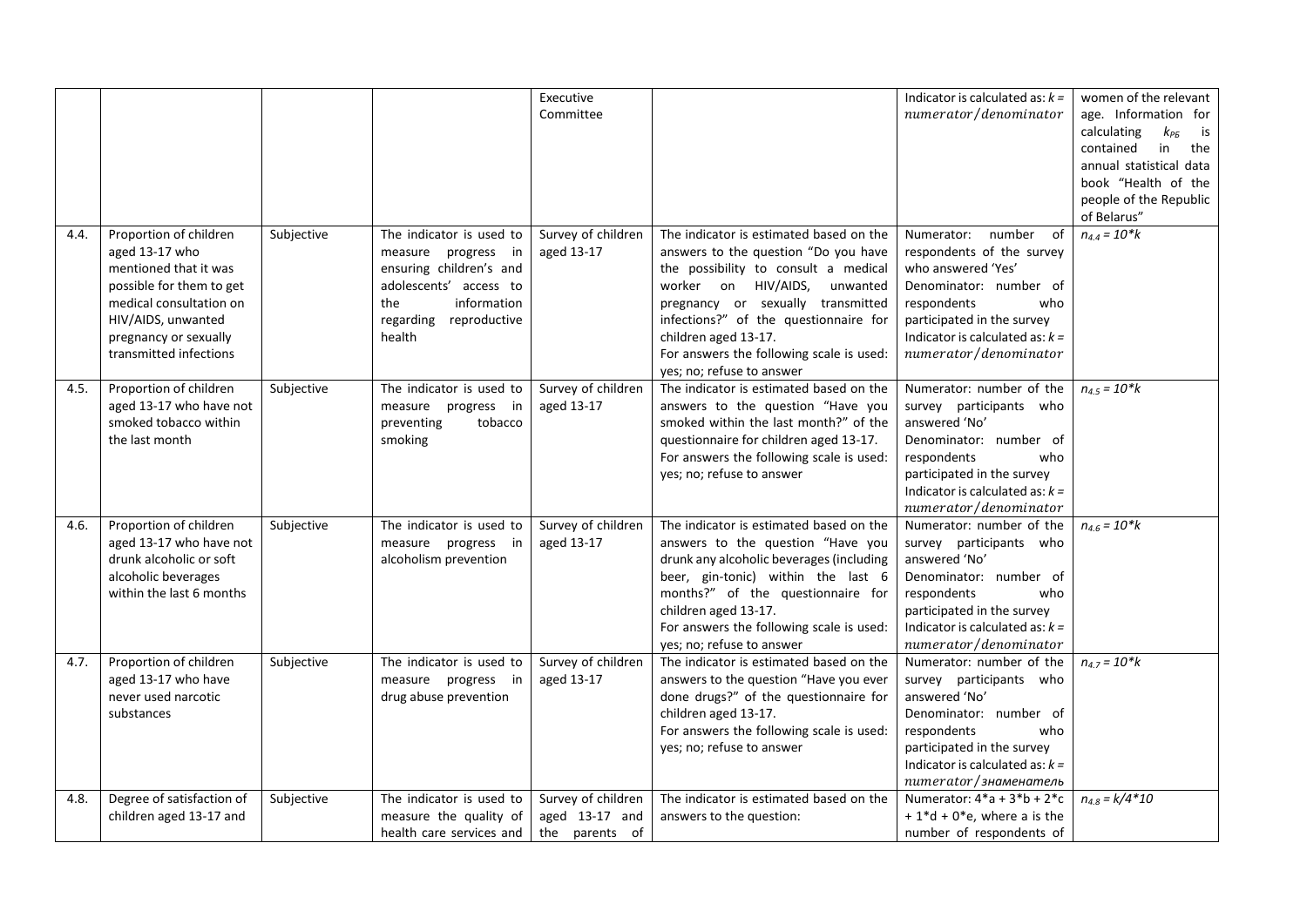| parents with health care | promoting  | healthy | children aged $0 -$ | "Is it true that they take good care of                               | two surveys who answered          |  |
|--------------------------|------------|---------|---------------------|-----------------------------------------------------------------------|-----------------------------------|--|
| services                 | lifestyles |         | 12                  | your health in this city?" of the                                     | 'more true than false', c is      |  |
|                          |            |         |                     | questionnaire for children aged 13-17;                                | the number of respondents         |  |
|                          |            |         |                     | "Is it true that medical care for your                                | of three surveys who              |  |
|                          |            |         |                     | child's health is organized well in the   answered 'true and false to |                                   |  |
|                          |            |         |                     | city?" of the questionnaire for the                                   | the same extent', d is the        |  |
|                          |            |         |                     | parents of children aged 0-12.                                        | number of respondents of          |  |
|                          |            |         |                     | For answers the following scale is used:                              | who<br>three<br>surveys           |  |
|                          |            |         |                     | $4 - 4$ absolutely true', 3 - 'more true than                         | answered 'more false than         |  |
|                          |            |         |                     | false', 2 - 'true and false to the same                               | true', and e is the number of     |  |
|                          |            |         |                     | extent', 1 - 'more false than true', 0 -                              | respondents<br>of three           |  |
|                          |            |         |                     | 'absolutely false'                                                    | surveys who answered              |  |
|                          |            |         |                     |                                                                       | 'absolutely false'.               |  |
|                          |            |         |                     |                                                                       | Denominator: number of            |  |
|                          |            |         |                     |                                                                       | respondents<br>who                |  |
|                          |            |         |                     |                                                                       | participated in two surveys       |  |
|                          |            |         |                     |                                                                       | Indicator is calculated as: $k =$ |  |
|                          |            |         |                     |                                                                       | numerator/denominator             |  |

*P4 = (n4.1. + n4.2. + n4.3. + n4.4. + n4.5. + n4.6. + n4.7. + n4.8..) / 8*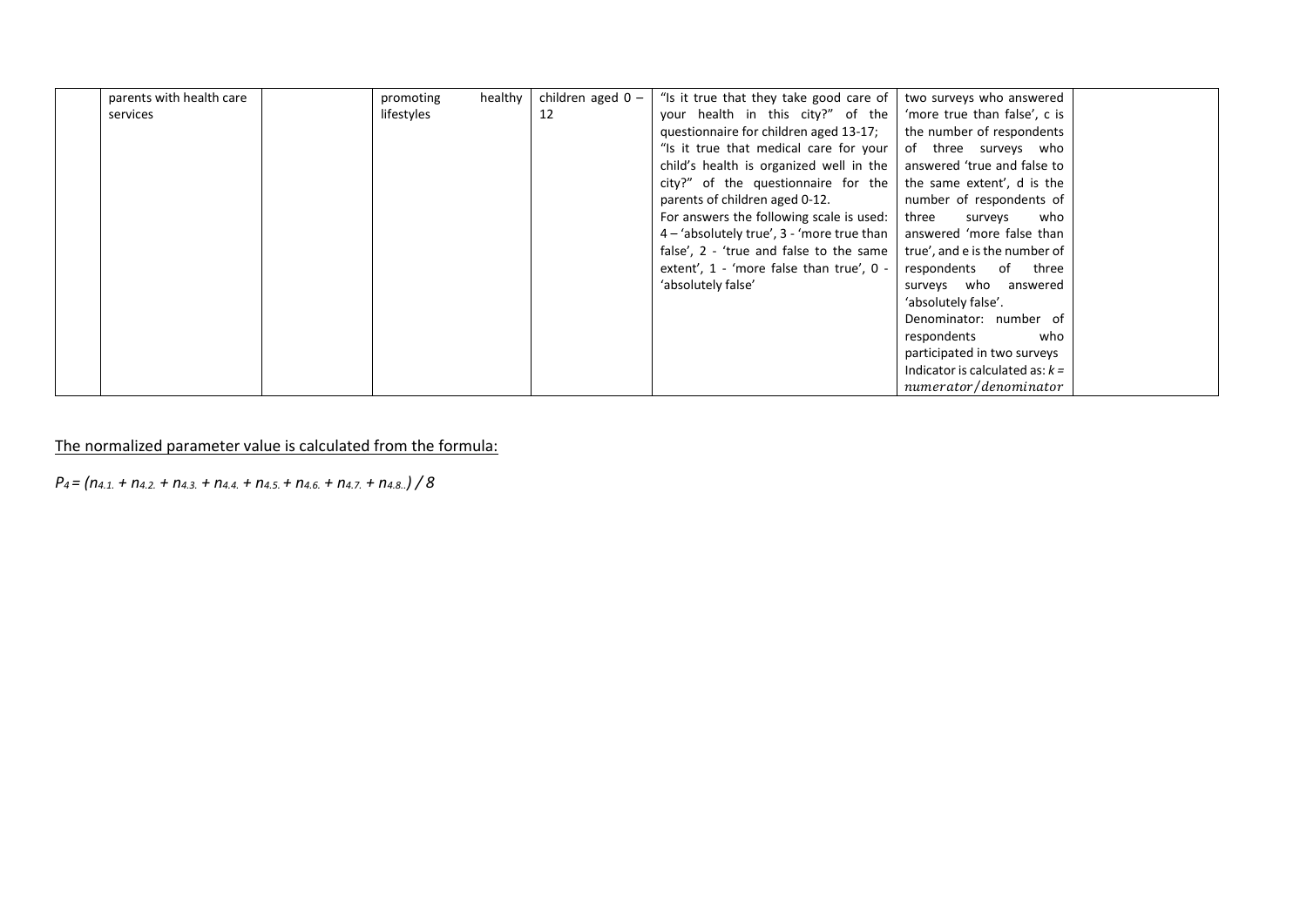# **Description of indicators per parameter 5 'Education and Development'**

Justification for the choice of indicators:

A child friendly city warrants the right of each young citizen to education. Children must receive quality education necessary for their continuous physical, intellectual, spiritual, moral, psychological and social development independent of their sex, language they speak, beliefs, nationality, ethnicity or social set-up, property status, health or any other circumstances.

| No.  | Indicator                                                                                                                                          | Type of<br>indicator | Intended use of the<br>indicator                                                                                                                                                         | collection<br>Data<br>method                                                                                                 | Toolkit questions used to calculate the<br>indicator                                                                                                                                                                                                                                                                                                                                                                                                                               | Indicator<br>calculation<br>method                                                                                                                                                                                                                                                                                                                                                                                                                                                                                                                                                                                | Calculating indicator<br>normalized value |
|------|----------------------------------------------------------------------------------------------------------------------------------------------------|----------------------|------------------------------------------------------------------------------------------------------------------------------------------------------------------------------------------|------------------------------------------------------------------------------------------------------------------------------|------------------------------------------------------------------------------------------------------------------------------------------------------------------------------------------------------------------------------------------------------------------------------------------------------------------------------------------------------------------------------------------------------------------------------------------------------------------------------------|-------------------------------------------------------------------------------------------------------------------------------------------------------------------------------------------------------------------------------------------------------------------------------------------------------------------------------------------------------------------------------------------------------------------------------------------------------------------------------------------------------------------------------------------------------------------------------------------------------------------|-------------------------------------------|
| 5.1. | Average score of<br>examinations after the<br>9 <sup>th</sup> grade at the<br>educational<br>establishments of the<br>city                         | Objective            | The indicator is used to<br>measure progress in<br>children's<br>providing<br>to<br>quality<br>access<br>education                                                                       | The data for the<br>city is provided by<br>Education<br>the<br>of<br>Department<br>District<br>the<br>Executive<br>Committee | Departmental reporting form No.                                                                                                                                                                                                                                                                                                                                                                                                                                                    | Indicator is calculated as: k<br>is the average score of<br>examinations after the 9th<br>grade at the educational<br>establishments of the city                                                                                                                                                                                                                                                                                                                                                                                                                                                                  | $n_{5,1} = k$                             |
| 5.2. | Proportion of parents<br>who have access to child<br>daycare and preschool<br>facilities conveniently<br>located near the home<br>or place of work | Subjective           | The indicator is used to<br>measure progress in<br>children's<br>providing<br>preschool<br>access to<br>facilities<br>conveniently<br>located near the home<br>or place of parents' work | Survey of<br>the<br>parents<br>оf<br>children aged $0 -$<br>6                                                                | The indicator is estimated based on the<br>answers to the question "Is it true that<br>the preschool facility that your child<br>attends is conveniently located near<br>your home or place of work?" of the<br>questionnaire for the parents of<br>children aged $0 - 6$ .<br>For answers the following scale is used:<br>4 - 'absolutely true', 3 - 'more true<br>than false', 2 - 'true and false to the<br>same extent', 1 - 'more false than true',<br>0 - 'absolutely false' | Numerator: $4^*a + 3^*b + 2^*c$<br>$+1*d+0*e$ , where a is the<br>number<br>of<br>survey<br>respondents who answered<br>'more true than false', c is<br>the number of respondents<br>of three surveys who<br>answered 'true and false to<br>the same extent', d is the<br>number of respondents of<br>three<br>who<br>surveys<br>answered 'more false than<br>true', and e is the number of<br>respondents of<br>three<br>surveys who answered<br>'absolutely false'.<br>Denominator: number of<br>respondents<br>who<br>participated in the survey<br>Indicator is calculated as: $k =$<br>numerator/denominator | $n_{5.2} = k/4*10$                        |
| 5.3. | Proportion of disabled<br>children aged 6-17 who<br>study at specialized                                                                           | Objective            | The indicator is used to<br>progress<br>measure<br>in<br>providing<br>access<br>to                                                                                                       | The data for the<br>city is provided by<br>Education<br>the<br>of<br>Department                                              | Departmental reporting form No.                                                                                                                                                                                                                                                                                                                                                                                                                                                    | Numerator: number of<br>disabled children aged 6-17<br>in the city who study at<br>home, at the centres for                                                                                                                                                                                                                                                                                                                                                                                                                                                                                                       | $n_{5,3} = 10*(1-k)$                      |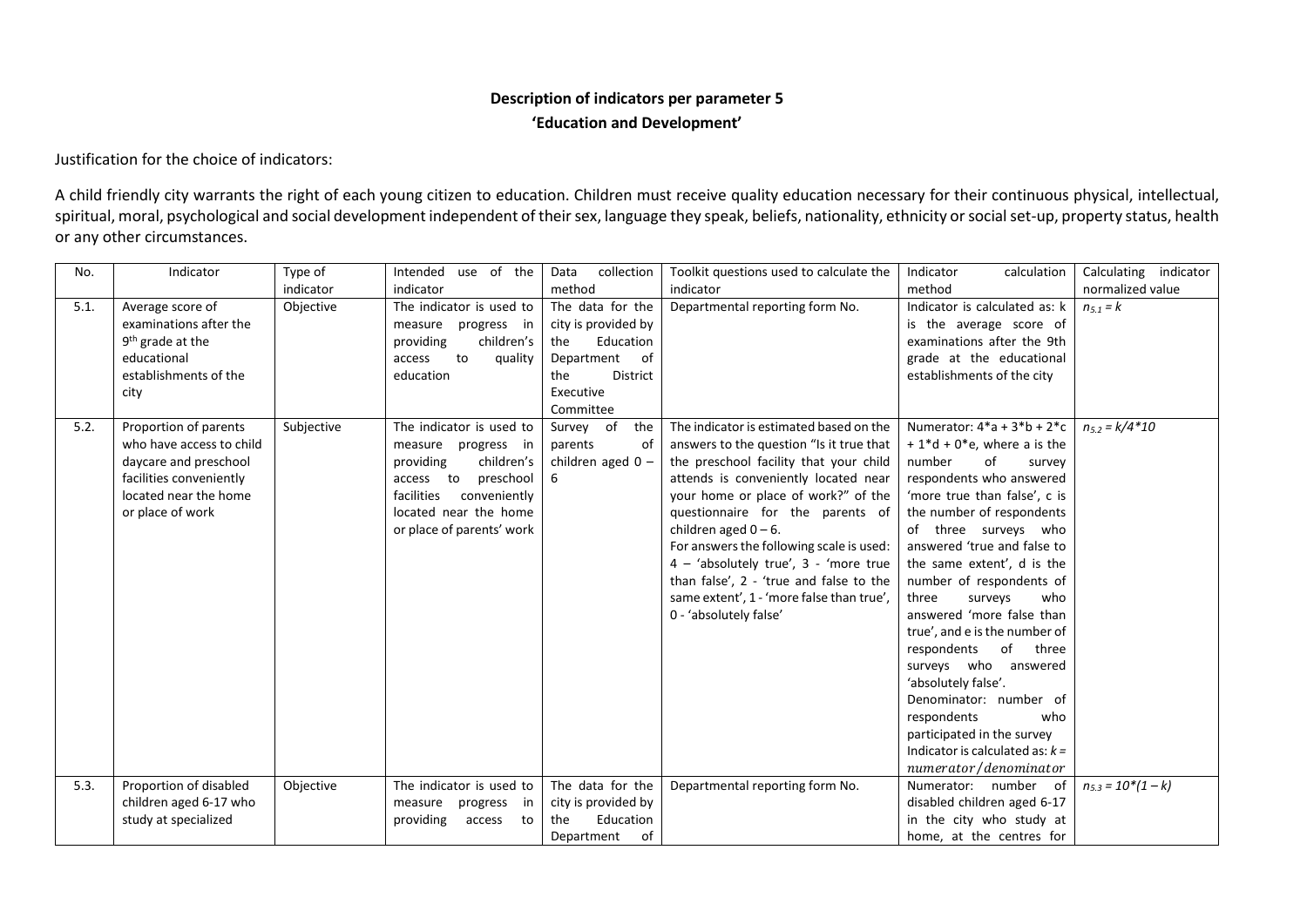|      | educational               |            | inclusive education of    | <b>District</b><br>the |                                            | correction<br>development         |                    |
|------|---------------------------|------------|---------------------------|------------------------|--------------------------------------------|-----------------------------------|--------------------|
|      | establishments            |            | disabled children         | Executive              |                                            | education, special<br>and         |                    |
|      |                           |            |                           | Committee              |                                            | boarding schools offering         |                    |
|      |                           |            |                           |                        |                                            | general secondary school          |                    |
|      |                           |            |                           |                        |                                            | curriculum                        |                    |
|      |                           |            |                           |                        |                                            | Denominator: number of            |                    |
|      |                           |            |                           |                        |                                            | children aged 6-17 with           |                    |
|      |                           |            |                           |                        |                                            | peculiarities<br>of               |                    |
|      |                           |            |                           |                        |                                            | psychophysical                    |                    |
|      |                           |            |                           |                        |                                            | development in the city           |                    |
|      |                           |            |                           |                        |                                            | Indicator is calculated as: $k =$ |                    |
|      |                           |            |                           |                        |                                            | numerator/denominator             |                    |
| 5.4. | Proportion of children    | Subjective | The indicator is used to  | Surveys<br>of          | The indicator is calculated based on the   | Numerator: number of              | $N_{5,4} = 10*k$   |
|      | aged 6-17 who have        |            | measure progress in the   | children aged 6-       | answers to the question:                   | survey respondents who            |                    |
|      | stated that they know     |            | development<br>of         | 12 and children        | - "Do you know your rights well enough     | answered "Yes".                   |                    |
|      | their rights well enough  |            | knowledge and<br>skills   | aged 13-17             | to be able to tell about them to a         | Denominator:                      |                    |
|      | to be able to tell grown- |            | among children on their   |                        | grown up?" of the questionnaire for        | the number of respondents         |                    |
|      | ups about them            |            | rights                    |                        | children aged 6-12;                        | who took part in the survey       |                    |
|      |                           |            |                           |                        | - "Do you know your rights well enough     | Indicator is calculated as        |                    |
|      |                           |            |                           |                        | to be able to tell about them to a         | follows::<br>k<br>$\equiv$        |                    |
|      |                           |            |                           |                        | grown up?" of the questionnaire for        | numerator/denominator             |                    |
|      |                           |            |                           |                        | children aged 13-17.                       |                                   |                    |
|      |                           |            |                           |                        | For answers the following scale is used:   |                                   |                    |
|      |                           |            |                           |                        | yes; no; refuse to answer                  |                                   |                    |
| 5.5. | Degree of satisfaction of | Subjective | The indicator is used to  | Surveys<br>of          | The indicator is estimated based on the    | Numerator: $4^*a + 3^*b + 2^*c$   | $n_{5.5} = k/4*10$ |
|      | children aged 6-17 and    |            | measure the quality of    | children aged 6-       | answers to the question:                   | $+1* d + 0* e$ , where a is the   |                    |
|      | parents with the quality  |            | providing services in the | 12, children aged      | "Is it true that it is interesting for you | number of respondents of          |                    |
|      | of education in the city  |            | sphere of education and   | 13-17 and the          | to study?" of the questionnaire for        | three<br>surveys<br>who           |                    |
|      |                           |            | children development in   | parents<br>of          | children aged 6-12;                        | answered 'more true than          |                    |
|      |                           |            | the city                  | children aged 0-       | "Is it true that you are receiving quality | false', c is the number of        |                    |
|      |                           |            |                           | 12                     | education?" of the questionnaire for       | respondents of three              |                    |
|      |                           |            |                           |                        | children aged 13-17;                       | surveys who answered 'true        |                    |
|      |                           |            |                           |                        | "Is it true that your child is receiving   | and false to the same             |                    |
|      |                           |            |                           |                        | education?"<br>of the<br>quality           | extent', d is the number of       |                    |
|      |                           |            |                           |                        | questionnaire for the parents of           | respondents of three              |                    |
|      |                           |            |                           |                        | children aged $0 - 12$ .                   | surveys who answered              |                    |
|      |                           |            |                           |                        | For answers the following scale is used:   | 'more false than true', and e     |                    |
|      |                           |            |                           |                        | 4 - 'absolutely true', 3 - 'more true      | the<br>number<br>of<br>is         |                    |
|      |                           |            |                           |                        | than false', 2 - 'true and false to the    | respondents<br>of<br>three        |                    |
|      |                           |            |                           |                        | same extent', 1 - 'more false than true',  | surveys who answered              |                    |
|      |                           |            |                           |                        | 0 - 'absolutely false'                     | 'absolutely false'.               |                    |
|      |                           |            |                           |                        |                                            | Denominator: number of            |                    |
|      |                           |            |                           |                        |                                            | respondents<br>who                |                    |
|      |                           |            |                           |                        |                                            | participated<br>in<br>three       |                    |
|      |                           |            |                           |                        |                                            | surveys                           |                    |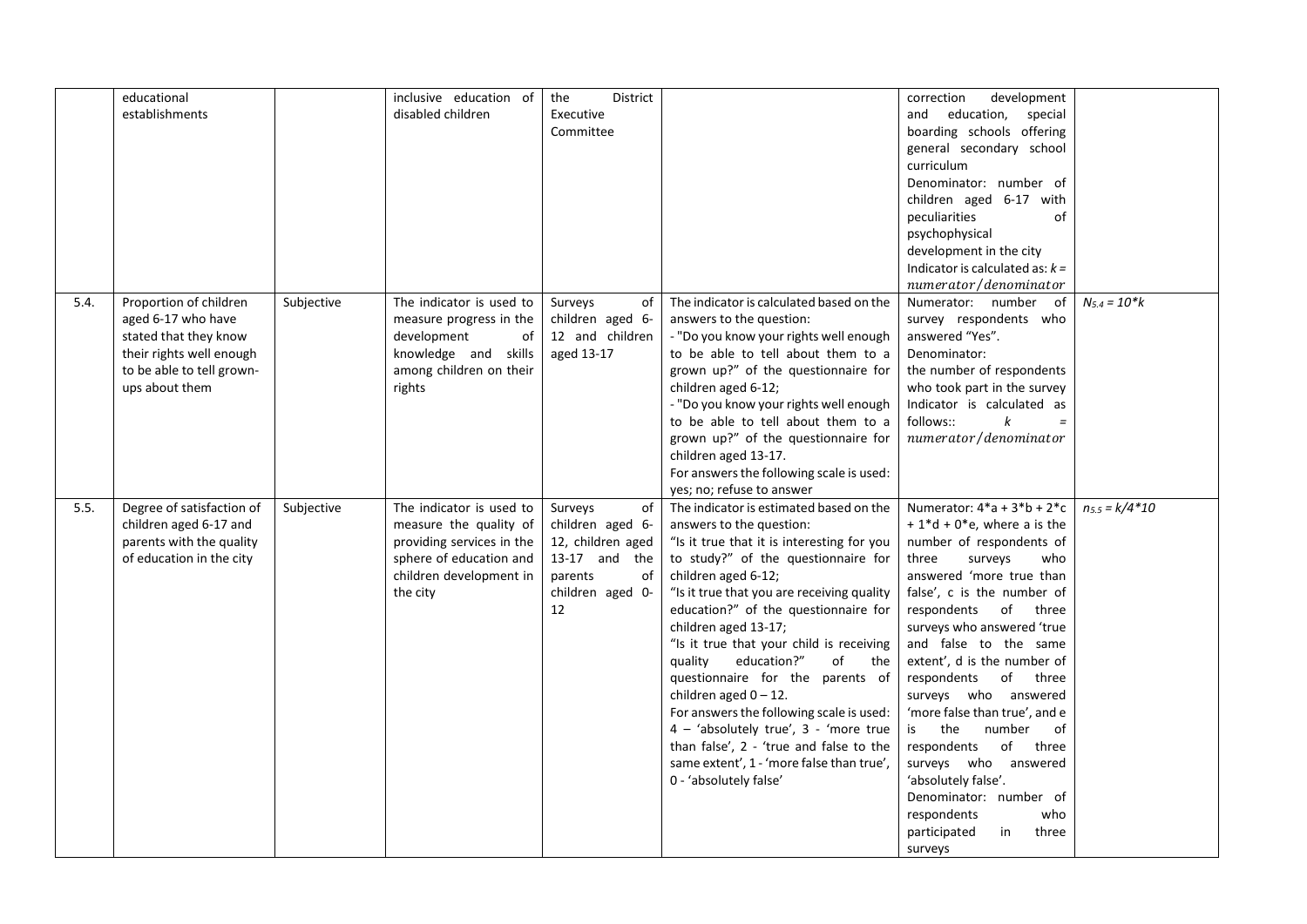|  |  |  | Indic.<br>-dlated as: $k =$<br>ator<br>. IS U |  |
|--|--|--|-----------------------------------------------|--|
|  |  |  | / denominator<br>$-$<br>r u v r<br>nunic<br>. |  |

*P5 = (n5.1 + n5.2 + n5.3 + n5.4+ n5.5) / 5*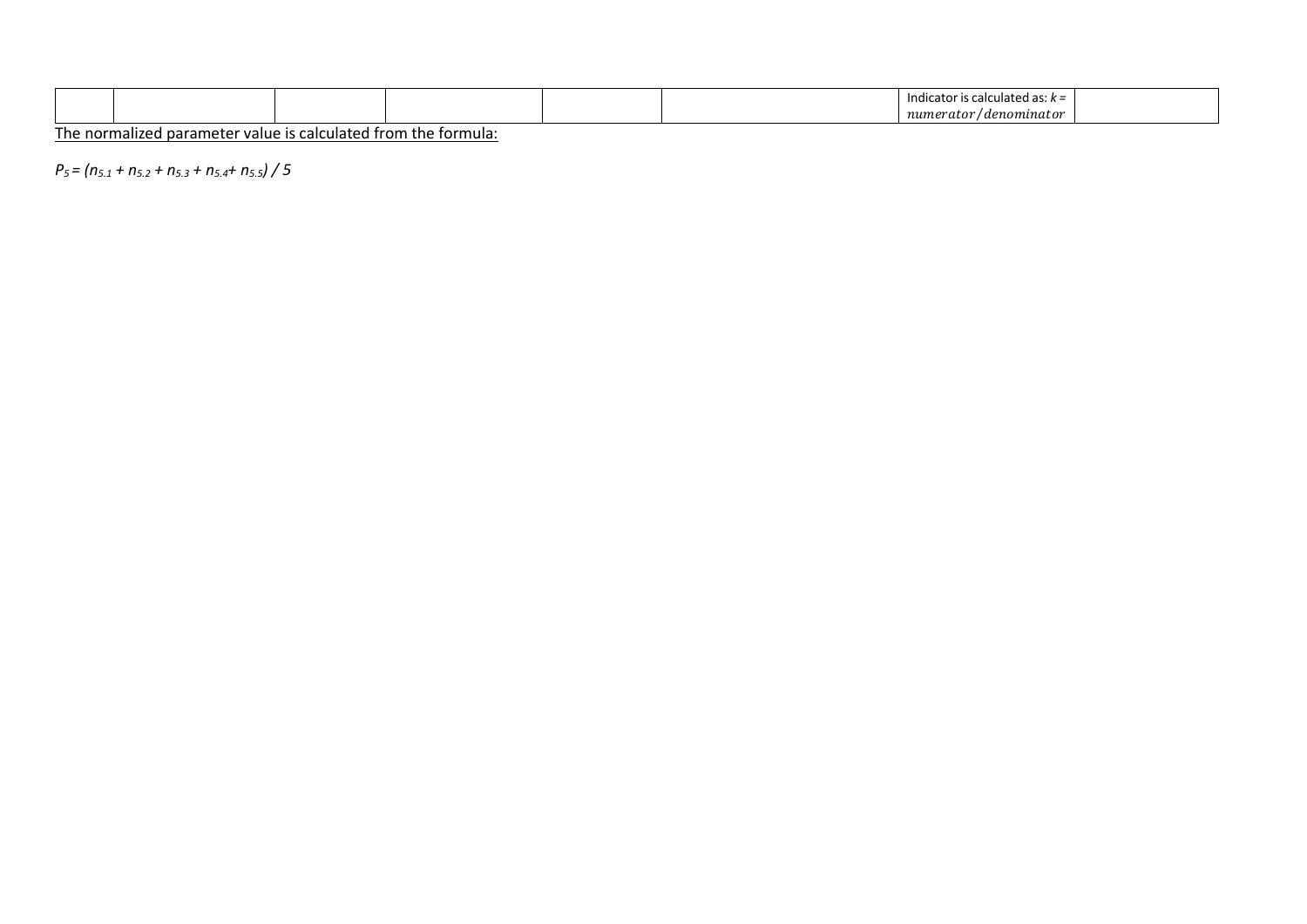### **Description of indicators per parameter 6 'Leisure and Culture'**

Justification for the choice of indicators:

 $\overline{a}$ 

A child friendly city warrants the right of each young citizen to participate in the city's cultural life. Children must have access to study at extended education establishments, clubs and sports establishments in line with their hobbies, as well as health improvement in the summer.

| No.  | Indicator                                                                                                                                                                                                                                                          | Type of<br>indicator | Intended use of<br>the indicator                                                                                                            | Data collection<br>method                                                                                                             | Toolkit questions used to<br>calculate the indicator                                                                                                                                                                                                                                                                                                                                                                                                     | Indicator calculation method                                                                                                                                                                                                                                                                                                                                    | Calculating<br>indicator<br>normalized value                                                                                                                               |
|------|--------------------------------------------------------------------------------------------------------------------------------------------------------------------------------------------------------------------------------------------------------------------|----------------------|---------------------------------------------------------------------------------------------------------------------------------------------|---------------------------------------------------------------------------------------------------------------------------------------|----------------------------------------------------------------------------------------------------------------------------------------------------------------------------------------------------------------------------------------------------------------------------------------------------------------------------------------------------------------------------------------------------------------------------------------------------------|-----------------------------------------------------------------------------------------------------------------------------------------------------------------------------------------------------------------------------------------------------------------------------------------------------------------------------------------------------------------|----------------------------------------------------------------------------------------------------------------------------------------------------------------------------|
| 6.1. | Proportion of<br>children aged 6-17<br>receiving education<br>at establishments<br>for extended<br>education for<br>children and youth,<br>at specialized<br>educational and<br>sports<br>establishments,<br>schools of Olympic<br>reserve, and clubs <sup>1</sup> | Objective            | The indicator is<br>used to measure<br>in<br>progress<br>providing access<br>extended<br>to<br>education<br>for<br>children<br>and<br>youth | The data<br>for<br>city<br>the<br>is<br>provided<br>by<br>the Education<br>Department of<br>the<br>District<br>Executive<br>Committee | Departmental reporting form<br>No.                                                                                                                                                                                                                                                                                                                                                                                                                       | Numerator: sum of children aged 6-17 in the city, receiving<br>education at establishments for extended education for children<br>and youth, at specialized educational and sports establishments,<br>schools of Olympic reserve, and clubs<br>Denominator: number of children aged 6-17 in the city<br>Indicator is calculated as: $k = numerator/denominator$ | $n_{6.1} = 10$ *k, if the<br>numerator is less<br>the<br>than<br>denominator,<br>$n_{6.1}$ = 10, if the<br>numerator<br>is<br>greater or equal<br>the<br>to<br>denominator |
| 6.2. | Proportion of<br>children aged 6-17<br>who spent more<br>than a week at a<br>school or out of<br>town camp, went<br>hiking or were on a<br>vacation outside of<br>Belarus during the<br>summer holidays                                                            | Subjective           | The indicator is<br>used to measure<br>in<br>progress<br>improving<br>children's<br>and<br>young people's<br>health<br>during<br>vacations  | Surveys<br>of<br>children aged<br>6-12 and 13-17                                                                                      | The indicator is calculated<br>based on the answers to the<br>question:<br>- "Did you spend more than a<br>week at a school or out of<br>town camp, hiking or on a<br>vacation outside of Belarus<br>during<br>the<br>summer<br>holidays?"<br>of<br>the<br>questionnaire for children<br>aged 6-12;<br>- "Did you spend more than a<br>week at a school or out of<br>town camp, hiking or on a<br>vacation outside of Belarus<br>during<br>the<br>summer | Numerator: number of respondents of 2 surveys who answered<br>"Yes"<br>Denominator: number of respondents who took part in 2 surveys<br>Indicator is calculated as:<br>$k = numerator/denominator$                                                                                                                                                              | $n_{6.2} = 10$ *k                                                                                                                                                          |

 $1$  Clubs are studios, amateur artistic groups (vocal studios and choirs, choreographic, theatre, musical and instrumental groups)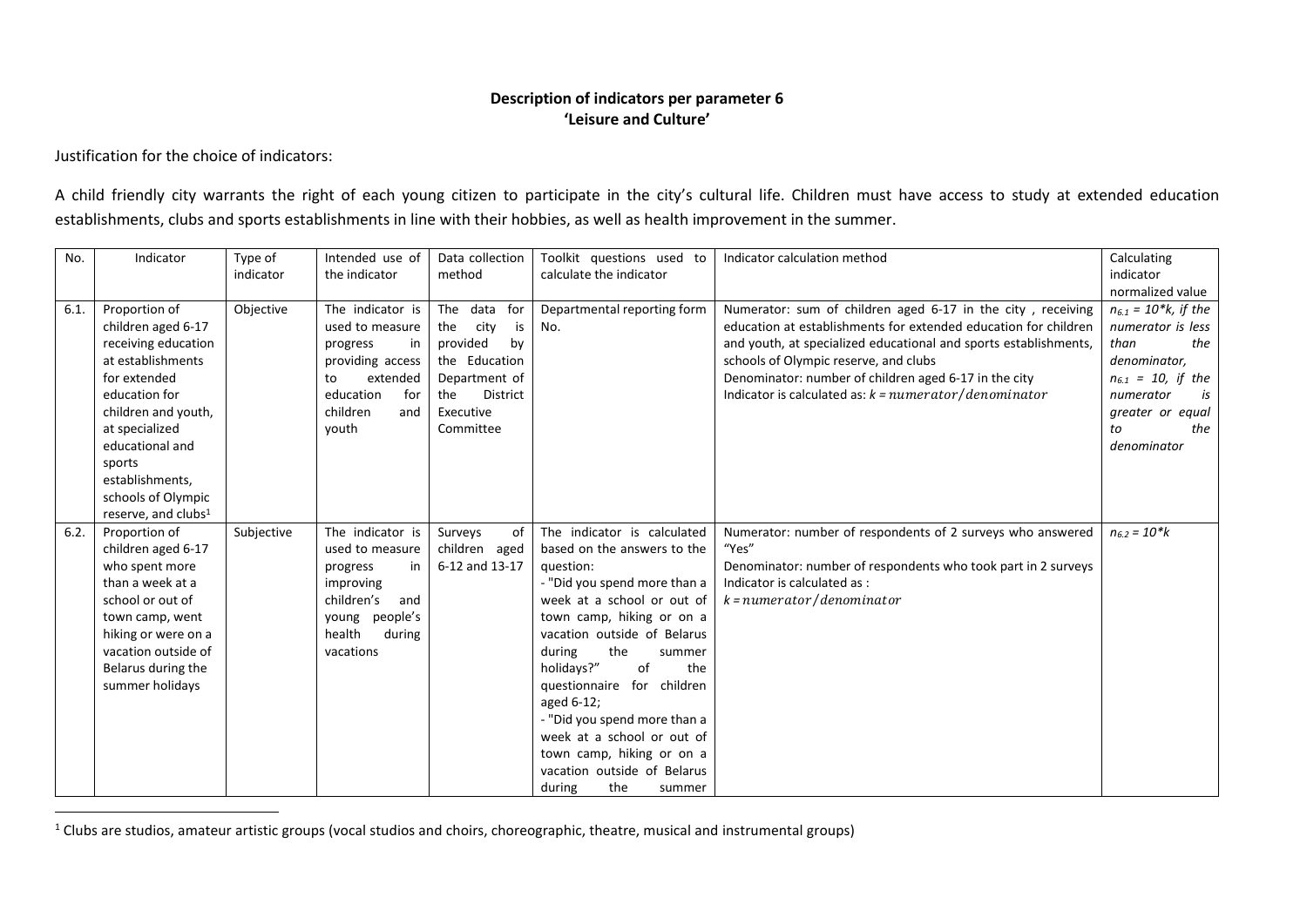|      |                     |            |                     |                  | holidays?"<br>of<br>the         |                                                                       |                    |
|------|---------------------|------------|---------------------|------------------|---------------------------------|-----------------------------------------------------------------------|--------------------|
|      |                     |            |                     |                  | questionnaire for children      |                                                                       |                    |
|      |                     |            |                     |                  | aged 13-17.                     |                                                                       |                    |
|      |                     |            |                     |                  | For answers the following       |                                                                       |                    |
|      |                     |            |                     |                  | scale is used: yes; no; refuse  |                                                                       |                    |
|      |                     |            |                     |                  | to answer                       |                                                                       |                    |
| 6.3. | Proportion of       | Subjective | The indicator is    | Surveys<br>0f    | The indicator is calculated     | Numerator: number of respondents of 2 surveys who answered            | $n_{6.3} = 10* k$  |
|      | children aged 6-17  |            | used to measure     | children aged    | based on the answers to the     | "Yes"                                                                 |                    |
|      | who have visited a  |            | progress in the     | $6-12$ and $13-$ | question:                       | Denominator: number of respondents who took part in 2 surveys         |                    |
|      | cultural event (a   |            | arrangement of      | 17               | - "Have you visited a cultural  | Indicator is calculated as: $k = numerator / denominator$             |                    |
|      | performance,        |            | cultural activities |                  | event (performance, circus,     |                                                                       |                    |
|      | circus, concert,    |            | for children by     |                  | concert, exhibition) with your  |                                                                       |                    |
|      | exhibition) during  |            | their family        |                  | parents or relatives during     |                                                                       |                    |
|      | the last 12 months  |            |                     |                  | the last 12 months?" of the     |                                                                       |                    |
|      |                     |            |                     |                  | questionnaire for children      |                                                                       |                    |
|      |                     |            |                     |                  | aged 6-12;                      |                                                                       |                    |
|      |                     |            |                     |                  | - "Have you visited a cultural  |                                                                       |                    |
|      |                     |            |                     |                  | event (performance, circus,     |                                                                       |                    |
|      |                     |            |                     |                  | concert, exhibition) with your  |                                                                       |                    |
|      |                     |            |                     |                  | parents or relatives during     |                                                                       |                    |
|      |                     |            |                     |                  | the last 12 months?" of the     |                                                                       |                    |
|      |                     |            |                     |                  | questionnaire for children      |                                                                       |                    |
|      |                     |            |                     |                  | aged 13-17.                     |                                                                       |                    |
|      |                     |            |                     |                  | For answers the following       |                                                                       |                    |
|      |                     |            |                     |                  | scale is used: yes; no; refuse  |                                                                       |                    |
|      |                     |            |                     |                  | to answer                       |                                                                       |                    |
| 6.4. | Proportion of       | Subjective | The indicator is    | Surveys<br>0f    | The indicator is calculated     | Numerator: number of respondents of 2 surveys to answered             | $n_{6.4} = 10$ *k  |
|      | children aged 14-17 |            | used to measure     | children aged    | based on the answers to the     | "Yes" Denominator: number of respondents who answered "Yes"           |                    |
|      | who can, if         |            | progress<br>in      | $13 - 17$        | question:                       | to the question "Have you reached 14?"                                |                    |
|      | necessary, get a    |            | providing           |                  | "Do you<br>have an              | Indicator is calculated as follows: $k = nominator/denominator$       |                    |
|      | part-time job when  |            | children<br>with    |                  | opportunity to get a job        |                                                                       |                    |
|      | free from studies   |            | opportunities       |                  | when free from studies, if      |                                                                       |                    |
|      |                     |            | for secondary       |                  | of<br>necessary?<br>the         |                                                                       |                    |
|      |                     |            | employment          |                  | questionnaire for children      |                                                                       |                    |
|      |                     |            | when free from      |                  | aged 13-17.                     |                                                                       |                    |
|      |                     |            | studies             |                  | For answers the following       |                                                                       |                    |
|      |                     |            |                     |                  | scale is used: yes; no; refuse  |                                                                       |                    |
|      |                     |            |                     |                  | to answer                       |                                                                       |                    |
| 6.5. | Degree of           | Subjective | The indicator is    | Surveys<br>of    | The indicator is calculated     | Numerator: $4^*a + 3^*b + 2^*c + 1^*d + 0^*e$ , where a is the number | $n_{6.5} = k/4*10$ |
|      | satisfaction of     |            | used to measure     | children aged    | based on the answers to the     | of respondents of three surveys who answered 'more true than          |                    |
|      | children aged 6-17  |            | the quality of      | 6-12, children   | questions:                      | false', c is the number of respondents of three surveys who           |                    |
|      | and parents with    |            | providing           | aged 13-17 and   | "Is it true that there are lots | answered 'true and false to the same extent', d is the number of      |                    |
|      | the system of       |            | services in the     | the parents of   | of places in your city where    | respondents of three surveys who answered 'more false than            |                    |
|      | organizing          |            | sphere of culture   |                  | you and your parents can        |                                                                       |                    |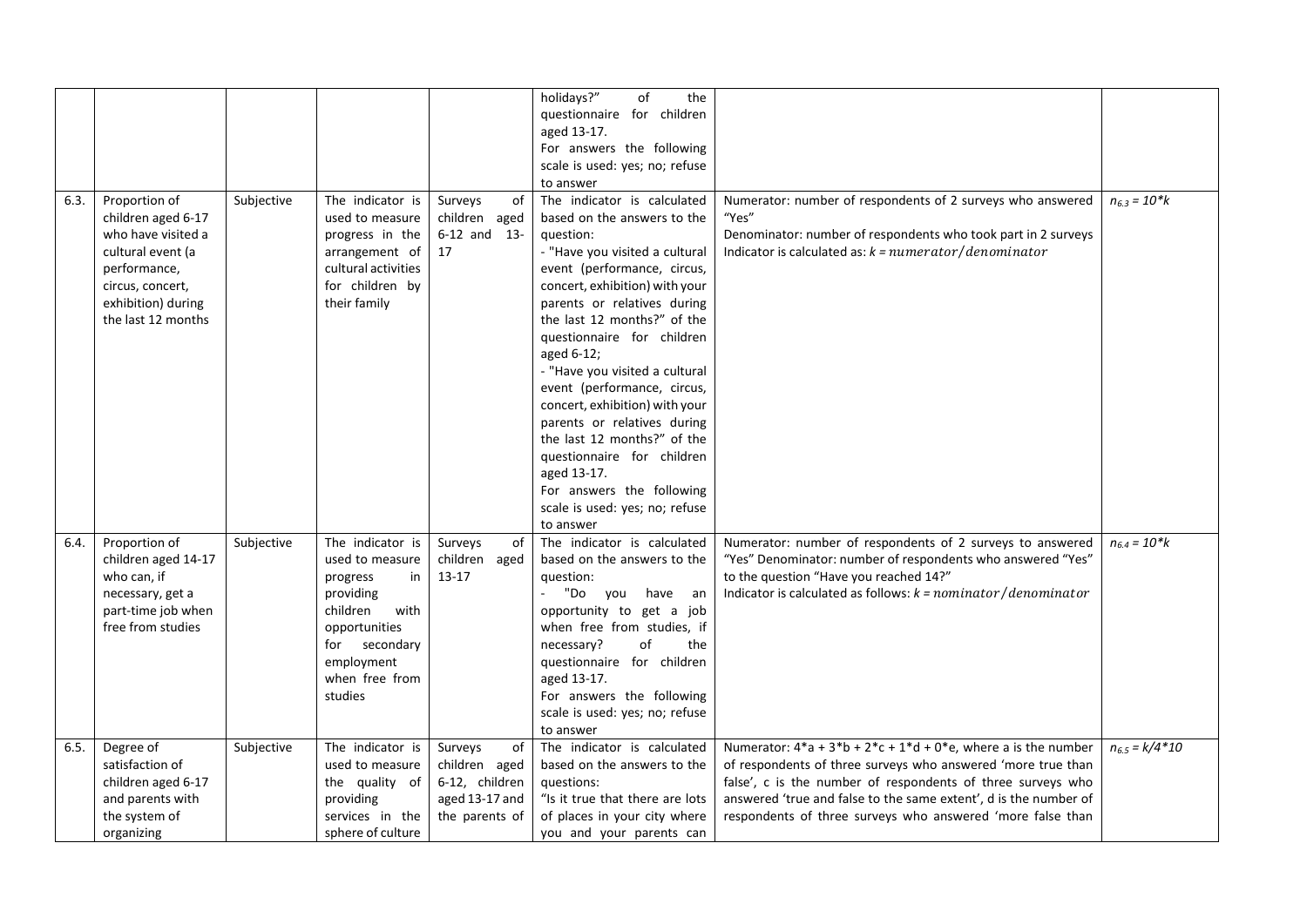| children's and      | and organizing     | children aged | enjoy your time?" of the         | true', and e is the number of respondents of three surveys who |  |
|---------------------|--------------------|---------------|----------------------------------|----------------------------------------------------------------|--|
| young people's      | children's leisure | $0 - 12$      | questionnaire for children       | answered 'absolutely false'.                                   |  |
| leisure in the city | in the city        |               | aged 6-12;                       | Denominator: number of respondents who participated in three   |  |
|                     |                    |               | "Is it true that you are happy   | surveys                                                        |  |
|                     |                    |               | with how your leisure-time       | Indicator is calculated as: $k = numerator / denominator$      |  |
|                     |                    |               | activities are organized?" of    |                                                                |  |
|                     |                    |               | the questionnaire<br>for         |                                                                |  |
|                     |                    |               | children aged 13-17;             |                                                                |  |
|                     |                    |               | "Is it true that you are happy   |                                                                |  |
|                     |                    |               | with how the leisure-time        |                                                                |  |
|                     |                    |               | activities of your child are     |                                                                |  |
|                     |                    |               | organized?"<br>of<br>the         |                                                                |  |
|                     |                    |               | questionnaire for the parents    |                                                                |  |
|                     |                    |               | of children aged 0-12.           |                                                                |  |
|                     |                    |               | For answers the following        |                                                                |  |
|                     |                    |               | scale is used: $4 - 'absolutely$ |                                                                |  |
|                     |                    |               | true', 3 - 'more true than       |                                                                |  |
|                     |                    |               | false', 2 - 'true and false to   |                                                                |  |
|                     |                    |               | the same extent', 1 - 'more      |                                                                |  |
|                     |                    |               | false than true', 0 -            |                                                                |  |
|                     |                    |               | 'absolutely false'               |                                                                |  |

*P6 = (n6.1 + n6.2 + n6.3+ n6.4 + n6.5) / 5*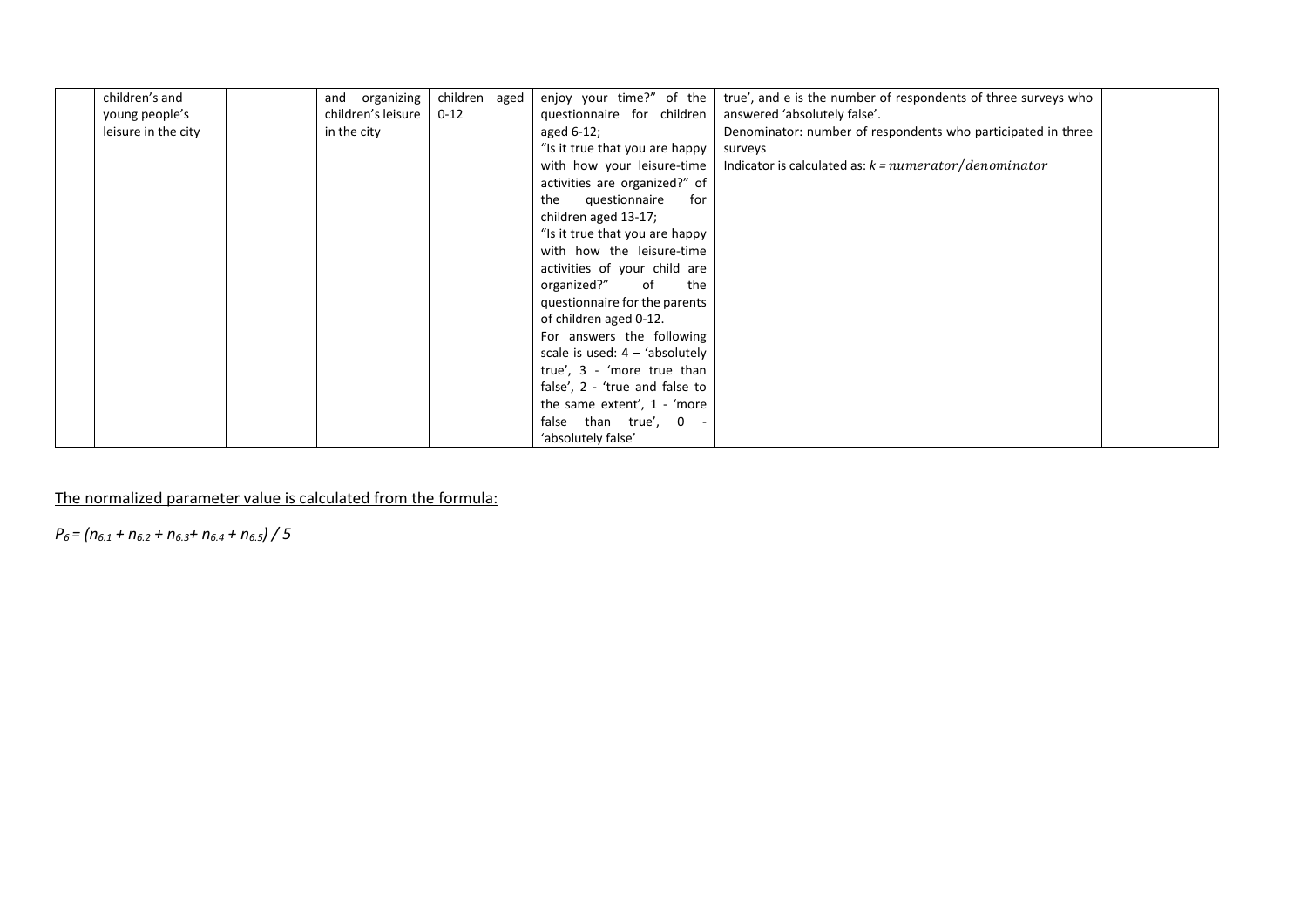# **Description of indicators per parameter 7 'Providing help in difficult situations in life'**

Justification for the choice of indicators:

### A child friendly city warrants the right of each young citizen to protection and support in a difficult situation in life

| No.  | Indicator                                                                                                                                      | Type of   | use of the<br>Intended                                                                                   | collection<br>Data                                                                                                               | Toolkit questions used to calculate the | Indicator<br>calculation                                                                                                                                                                                                                                                                                                                                                | Calculating<br>indicator                                                                                                                                                                                                                                                                                                                                                                                                                                                                          |
|------|------------------------------------------------------------------------------------------------------------------------------------------------|-----------|----------------------------------------------------------------------------------------------------------|----------------------------------------------------------------------------------------------------------------------------------|-----------------------------------------|-------------------------------------------------------------------------------------------------------------------------------------------------------------------------------------------------------------------------------------------------------------------------------------------------------------------------------------------------------------------------|---------------------------------------------------------------------------------------------------------------------------------------------------------------------------------------------------------------------------------------------------------------------------------------------------------------------------------------------------------------------------------------------------------------------------------------------------------------------------------------------------|
|      |                                                                                                                                                | indicator | indicator                                                                                                | method                                                                                                                           | indicator                               | method                                                                                                                                                                                                                                                                                                                                                                  | normalized value                                                                                                                                                                                                                                                                                                                                                                                                                                                                                  |
| 7.1. | Proportion of children<br>aged 0-17 in the city who<br>are recognized at social<br>risk and are registered by<br>the end of the year           | Objective | The indicator is used to<br>measure progress<br>- in<br>preventing<br>social<br>orphanhood               | The data for the<br>city is provided by<br>Education<br>the<br>of<br>Department<br>District<br>the<br>Executive<br>Committee     | Departmental reporting form No.         | Numerator:<br>number of<br>children aged 0-17 in the<br>city who are recognized at<br>social risk and are registered<br>by the end of the year<br>multiplied by 1,000<br>Denominator: number of<br>children aged 0-17 in the<br>city<br>Indicator is calculated as: $k =$<br>numerator/denominator                                                                      | $n_{7.1}$ = $10*(1$ -<br>$k/(k+k_{\text{PB}}))$ , where $k_{\text{PB}}$ is<br>the number of children<br>aged 0-17<br>in the<br>Republic of Belarus<br>who are recognized at<br>social risk and are<br>registered by the end<br>of the year, multiplied<br>by 1,000 and divided<br>by the number of<br>children aged 0-17.<br>The information to<br>calculate<br>$k_{P5}$<br>is<br>in<br>contained<br>the<br>annual statistical data<br>book "Children and<br>Youth in the Republic<br>of Belarus" |
| 7.2. | Proportion of orphaned<br>children and children<br>deprived of parental care<br>identified during the year<br>and placed in foster<br>families | Objective | The indicator is used to<br>measure the progress in<br>providing the right for<br>upbringing in a family | The data for the<br>city is provided by<br>Education<br>the<br>Department of<br><b>District</b><br>the<br>Executive<br>Committee | Departmental reporting form No.         | of<br>Numerator:<br>number<br>orphaned children and<br>children aged 0-17 deprived<br>of parental care identified<br>during the year and placed<br>in foster families<br>Denominator: number of<br>orphaned children and<br>children aged 0-17 deprived<br>of parental care identified<br>during the year<br>Indicator is calculated as: $k =$<br>numerator/denominator | $n_{7.2}$ = 10*k/(k+k <sub>p5</sub> ),<br>where<br>$k_{\mathsf{P}5}$<br>is<br>the<br>number of orphaned<br>children and children<br>aged $0-17$<br>in the<br>Republic of Belarus<br>deprived of parental<br>care identified during<br>the year and placed in<br>foster families, divided<br>by the number of<br>orphaned children and<br>children aged 0-17<br>deprived of parental<br>care and identified                                                                                        |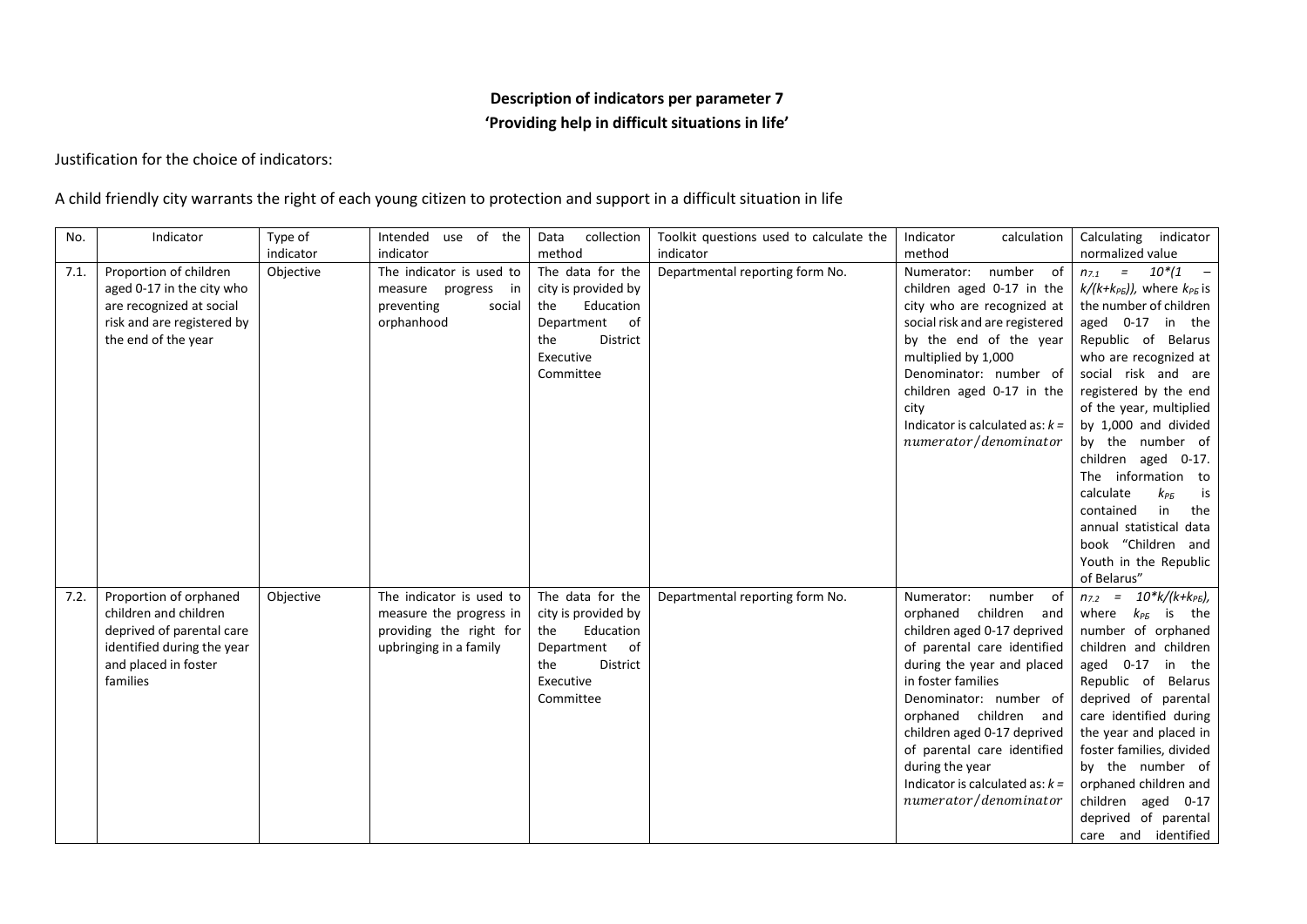|      |                                                                                                                                                                                     |            |                                                                                                                                                       |                                                                                                                               |                                                                                                                                                                                                                                                                                                              |                                                                                                                                                                                                                                          | during the year in the<br>Republic of Belarus.<br>The information to<br>calculate<br>$k_{P5}$<br>is<br>in<br>contained<br>the<br>annual statistical data<br>book "Children and<br>Youth in the Republic<br>of Belarus"                                                                                                                                                                                                                                 |
|------|-------------------------------------------------------------------------------------------------------------------------------------------------------------------------------------|------------|-------------------------------------------------------------------------------------------------------------------------------------------------------|-------------------------------------------------------------------------------------------------------------------------------|--------------------------------------------------------------------------------------------------------------------------------------------------------------------------------------------------------------------------------------------------------------------------------------------------------------|------------------------------------------------------------------------------------------------------------------------------------------------------------------------------------------------------------------------------------------|--------------------------------------------------------------------------------------------------------------------------------------------------------------------------------------------------------------------------------------------------------------------------------------------------------------------------------------------------------------------------------------------------------------------------------------------------------|
| 7.3. | Proportion of minors<br>with a police record                                                                                                                                        | Objective  | This indicator is used to<br>measure the progress in<br>preventing law violations<br>by minors                                                        | The data for the<br>city is provided by<br>the Internal<br>Affairs<br>Department of<br>the District<br>Executive<br>Committee | Departmental reporting form No.                                                                                                                                                                                                                                                                              | number<br>of<br>Numerator:<br>children aged 0-17 in the<br>city with a police record<br>multiplied by 1,000<br>Denominator: number of<br>children aged 0-17 in the<br>city<br>Indicator is calculated as: $k =$<br>numerator/denominator | $n_{7.3} = 10*(1 -$<br>$k/(k+k_{\text{PB}}))$ , where $k_{\text{PB}}$ is<br>the number of<br>children aged 0-17 in<br>the Republic of<br>Belarus with a police<br>record multiplied by<br>1,000 and divided by<br>the number of<br>children aged 0-17 in<br>the Republic of<br>Belarus. The<br>information to<br>calculate $k_{\text{PB}}$ is<br>contained in the<br>annual statistical data<br>book "Law Violations<br>in the Republic of<br>Belarus" |
| 7.4. | Proportion of parents<br>who have ever received<br>consultations or training<br>on responsible parenting                                                                            | Subjective | The indicator is used to<br>measure progress<br>in –<br>providing a child with the<br>possibility<br>οf<br>development<br>in the<br>family            | Surveys of<br>parents of<br>children aged 0-<br>12                                                                            | The indicator is estimated based on the<br>answers to the question "Did you receive<br>consultations or training on responsible<br>parenting?" of the questionnaire for the<br>parents of children aged 0-12.<br>For answers the following scale is used:<br>yes; no; refuse to answer                       | of<br>Numerator:<br>number<br>respondents of the survey<br>who answered 'Yes'<br>Denominator: number of<br>respondents<br>who<br>participated in the survey<br>Indicator is calculated as: $k =$<br>numerator/denominator                | $n_{7.4} = 10* k$                                                                                                                                                                                                                                                                                                                                                                                                                                      |
| 7.5. | Proportion of children<br>aged 6-17 who have the<br>possibility to contact a<br>relevant specialist or call<br>a hotline to discuss their<br>problems without<br>parents knowing it | Subjective | The indicator is used to<br>measure progress in<br>providing a child with the<br>possibility of receiving<br>information<br>about<br>his/her problems | Surveys of<br>children aged 6-<br>12 and children<br>aged 13-17                                                               | The indicator is estimated based on the<br>answers to the question:<br>"Could you if needed discuss your<br>problems with the teacher or call a crisis<br>counseling line?" of the questionnaire<br>for children aged 6-12;<br>"Do you have the possibility if needed<br>and without your parents knowing it | Numerator: number<br>- of<br>respondents of two surveys<br>who answered 'Yes'<br>Denominator: number of<br>respondents<br>who<br>participated in two surveys<br>Indicator is calculated as: $k =$<br>numerator/denominator               | $n_{7.5} = 10$ *k                                                                                                                                                                                                                                                                                                                                                                                                                                      |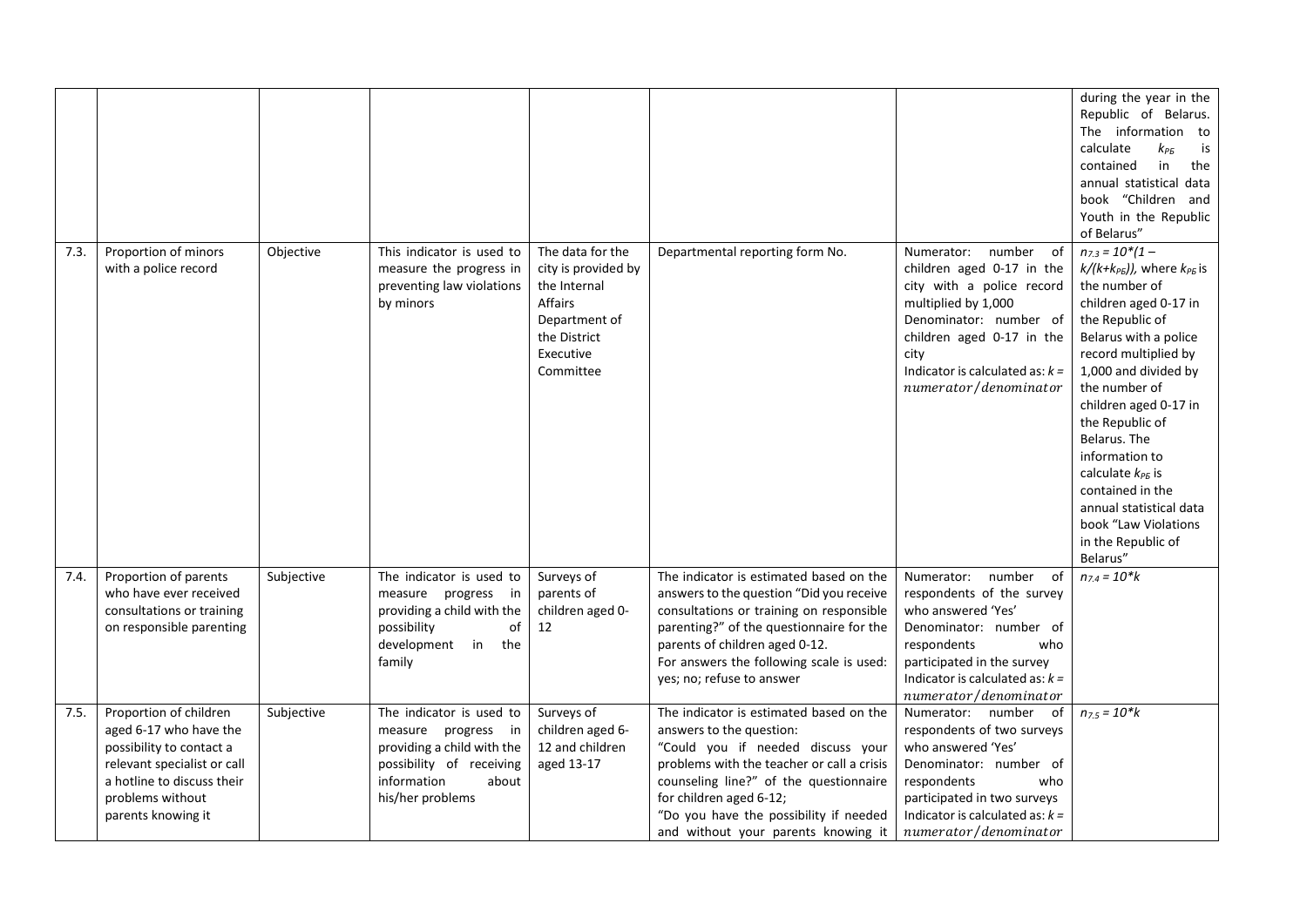|      |                            |            |                            |                   | contact the necessary specialist or call a     |                                    |                    |
|------|----------------------------|------------|----------------------------|-------------------|------------------------------------------------|------------------------------------|--------------------|
|      |                            |            |                            |                   |                                                |                                    |                    |
|      |                            |            |                            |                   | crisis counseling line to discuss your         |                                    |                    |
|      |                            |            |                            |                   | problems?" of the questionnaire for            |                                    |                    |
|      |                            |            |                            |                   | children aged 13-17.                           |                                    |                    |
|      |                            |            |                            |                   | For answers the following scale is used:       |                                    |                    |
|      |                            |            |                            |                   | yes; no; refuse to answer                      |                                    |                    |
| 7.6. | Degree of satisfaction of  | Subjective | The indicator is used to   | of<br>Surveys     | The indicator is estimated based on the        | Numerator: $4 * a + 3 * b + 2 * c$ | $n_{7.6} = k/4*10$ |
|      | children aged 13-17 and    |            | measure the quality of     | children aged 6-  | answers to the question:                       | $+1* d + 0* e$ , where a is the    |                    |
|      | parents with the system    |            | provided<br>services<br>in | 12 and children   | "Is it true that in your city you get help in  | number of respondents of           |                    |
|      | of arranging assistance to |            | providing help to the      | aged 13-17 and    | any situation?" of the questionnaire for       | three<br>who<br>surveys            |                    |
|      | children who find          |            | children<br>find<br>who    | surveys of<br>the | children aged 6-12;                            | answered 'more true than           |                    |
|      | themselves in difficult    |            | themselves in difficult    | οf<br>parents     | "Is it true that in your city you get help in  | false', c is the number of         |                    |
|      | situations.                |            | situations.                | children aged 0-  | any situation?" of the questionnaire for       | respondents of<br>three            |                    |
|      |                            |            |                            | 12                | children aged 13-17;                           | surveys who answered 'true         |                    |
|      |                            |            |                            |                   | "Is it true that in your city your child will  | and false to the same              |                    |
|      |                            |            |                            |                   | get help in any difficult situation?" of the   | extent', d is the number of        |                    |
|      |                            |            |                            |                   | questionnaire for the parents of children      | respondents<br>of<br>three         |                    |
|      |                            |            |                            |                   | aged 0-12.                                     | surveys who answered               |                    |
|      |                            |            |                            |                   | For answers the following scale is used:       | 'more false than true', and e      |                    |
|      |                            |            |                            |                   | $4 -$ 'absolutely true', $3 -$ 'more true than | is the<br>number<br>-of            |                    |
|      |                            |            |                            |                   | false', 2 - 'true and false to the same        | of<br>respondents<br>three         |                    |
|      |                            |            |                            |                   | extent', 1 - 'more false than true', 0 -       | surveys who<br>answered            |                    |
|      |                            |            |                            |                   | 'absolutely false'                             | 'absolutely false'.                |                    |
|      |                            |            |                            |                   |                                                | Denominator: number of             |                    |
|      |                            |            |                            |                   |                                                |                                    |                    |
|      |                            |            |                            |                   |                                                | respondents<br>who                 |                    |
|      |                            |            |                            |                   |                                                | participated<br>in<br>three        |                    |
|      |                            |            |                            |                   |                                                | surveys                            |                    |
|      |                            |            |                            |                   |                                                | Indicator is calculated as: $k =$  |                    |
|      |                            |            |                            |                   |                                                | numerator/denominator              |                    |

*P7 = (n7.1 + n7.2 + n7.3 + n7.4 + n7.5 + n7.6) / 6* 

The calculation of the city's child-friendliness index:

*I = (P<sup>1</sup> + P<sup>2</sup> + P<sup>3</sup> + P<sup>4</sup> + P<sup>5</sup> + P<sup>6</sup> + P7) / 7*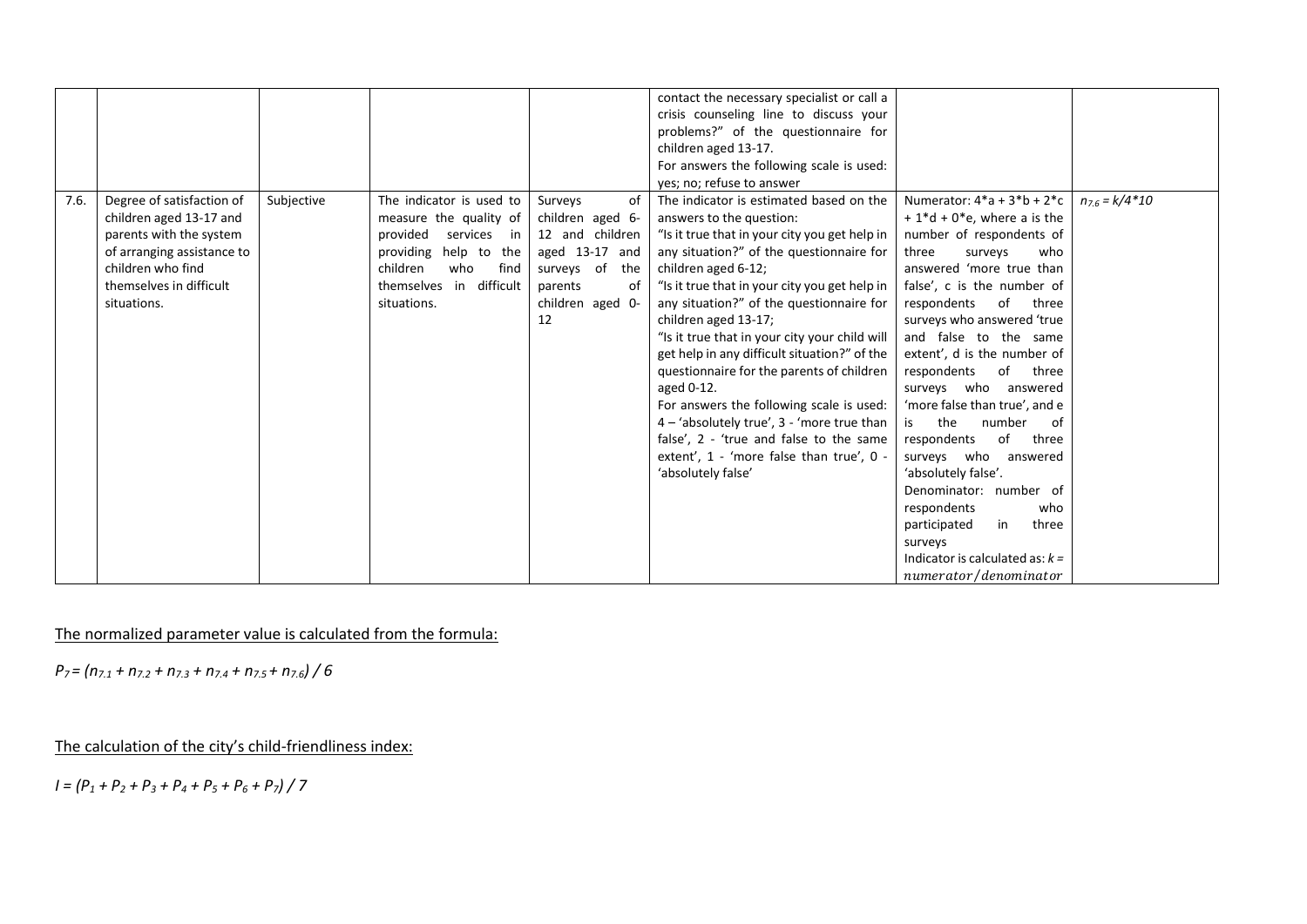### **Toolkit for the calculation of subjective indicators**

The following questionnaires are the toolkit for the surveys:

- 1. Questionnaire for children aged 6-12 to assess a city's child-friendliness.
- 2. Questionnaire for children aged 13-17 to assess a city's child-friendliness.
- 3. Questionnaire for the parents of children aged 0-12 to assess a city's child-friendliness.

Currently the questionnaires contain the minimum number of questions needed to calculate the indicators. If the city government needs to examine the situation in more detail, necessary questions could be added to the developed questionnaires, and in doing so the questions contained in the developed questionnaires could be by no means shortened or replaced.

### **Preparation to the survey analysis**

Before analyzing the three surveys one should number the filled in questionnaires, and select those suitable for analysis.

A questionnaire for children aged 6-12 is suitable for analysis if it meets the following criteria:

- the respondent's age is indicated as 6-12;

- the respondent's sex is indicated;

- the respondent indicated the city under assessment as his/her place of permanent residence;

- only one response is chosen to all questions with a five-point rating scale for responses: '0. Absolutely false', '1. More false than true', '2. True and false to the same extent', '3. More true than false', '4. Absolutely true'.

A questionnaire for children aged 13-17 is suitable for analysis if it meets the following criteria: the respondent's age is indicated as 13-17;

- the respondent's sex is indicated;

- the respondent indicated the city under assessment as his/her place of permanent residence;

- only one response is chosen to all questions with a five-point rating scale for responses: '0. Absolutely false',

'1. More false than true', '2. True and false to the same extent', '3. More true than false', '4. Absolutely true'.

A questionnaire for the parents of children aged 0-12 is suitable for analysis if it meets the following criteria: - at least one answer: '1. less than 6 years old' and '6-12 years old' is ticked in responding the question "To what age group does your child/do your children belong?";

- the respondent indicated the city under assessment as his/her place of permanent residence;

- only one response is chosen to all questions with a five-point rating scale for responses: '0. Absolutely false', '1. More false than true', '2. True and false to the same extent', '3. More true than false', '4. Absolutely true'.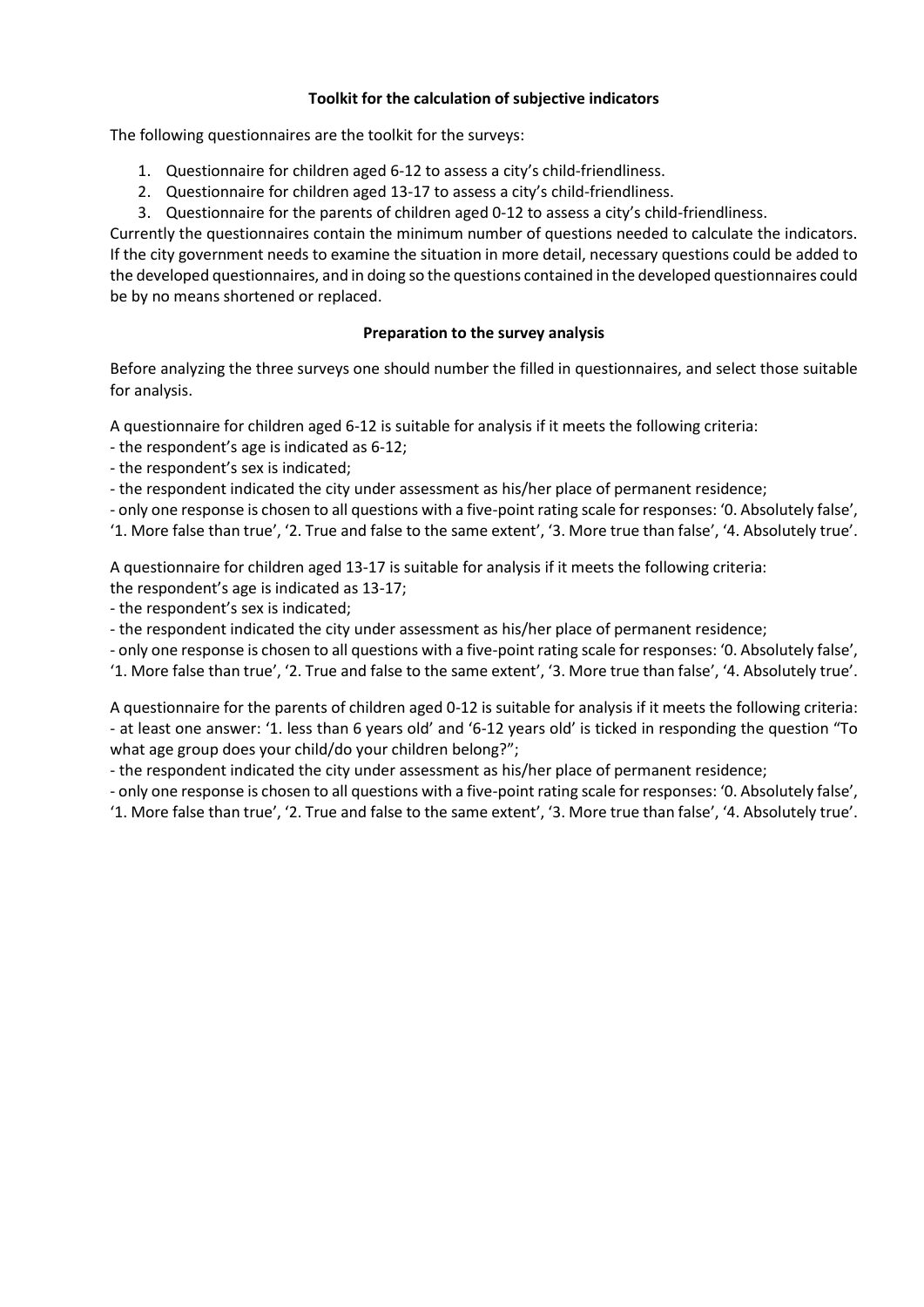### **The form for calculating a city's child-friendliness index**

The form for calculating a city's child-friendliness index (hereinafter referred to as Index) is a book in Excel format consisting of 12 sheets with their names indicated under the window:

- 1. Guidelines guidelines on filling in the Index form.
- 2. Statistics Belarus the sheet for entering statistical data for the Republic of Belarus.
- 3. Statistics city the sheet for entering statistical data for the city.
- 4. Survey 6-12 the sheet for entering survey data for children aged 6 12.
- 5. Survey 13-17 the sheet for entering survey data for children aged 13 17.
- 6. Survey parents the sheet for entering parent survey data.
- 7. Res 6-12 the sheet for calculation of the survey results for children aged 6-12.
- 8. Res 13-17 the sheet for calculation of the survey results for children aged 13-17.
- 9. Res parents– the sheet for calculation of the survey results for parents.
- 10. Survey results the sheet for calculation of the survey results for children and parents.
- 11. Index the sheet for calculating the Index.
- 12. Chart the sheet for constructing the chart illustrating the calculation results.

To fill in the 'Statistics Belarus' sheet use the data from three statistical data books regularly published at the web site of the National Statistical Committee of the Republic of Belarus [\(http://belstat.gov.by/index.htm\)](http://belstat.gov.by/index.htm) and the site of the Ministry of Health of the Republic of Belarus [\(http://minzdrav.gov.by/ru/static/numbers/smertnost\)](http://minzdrav.gov.by/ru/static/numbers/smertnost):

- "Children and Youth of the Republic of Belarus" published once every 2 years;
- "Health of the Population of the Republic of Belarus" published once every 3 years;
- "Law Violations in the Republic of Belarus" published annually.

To fill in the "Statistics city" use the data stated in the departmental and statistical reports submitted by the divisions of the city/district executive committee:

- Statistical Department/Directorate;
- Education, Sports and Tourism Committee / Directorate / Department;
- Health Committee / Directorate / Department;
- Culture Committee / Directorate / Department;
- Internal Affairs Committee / Directorate / Department.

The sheets 'Survey 6-12', 'Survey 13-17', "Survey parents' are used to enter the data from the survey questionnaires for children aged 6-12, children aged 13-17 and parents of children aged 0-12 respectively.

The data of the «Res 6-12», «Res 13-17», «Res parents», «Survey results», 'Index' and 'Chart' sheets are generated automatically.

#### **Internal Data Quality Audit**

After calculating the Index with the form it is necessary to check the quality of data input for the calculation of objective and subjective indicators. A person who did not participate in filling the form should be commissioned to do this job.

Data quality audit per objective indicators is done by detail test of basic source documents, which are responses to the information requests from the structural divisions of city/district executive committees, and the inspection of the accurateness of filling in Excel tables based on these documents. During the comparison one has to check both whether the source documents are present and if the provided information meets the requirements of the Index calculation methodology.

The survey data input quality control is performed as follows:

- You should check whether the questionnaires of three surveys are suitable for analysis in accordance with the criteria listed in the section *Preparation to the Survey Analysis*. The data from the questionnaires not suitable for analysis entered into the Index calculation form should be deleted.
- From the questionnaires of each survey suitable for analysis you should select randomly 20% of questionnaires, and these questionnaires should be checked for the consistency of data input into